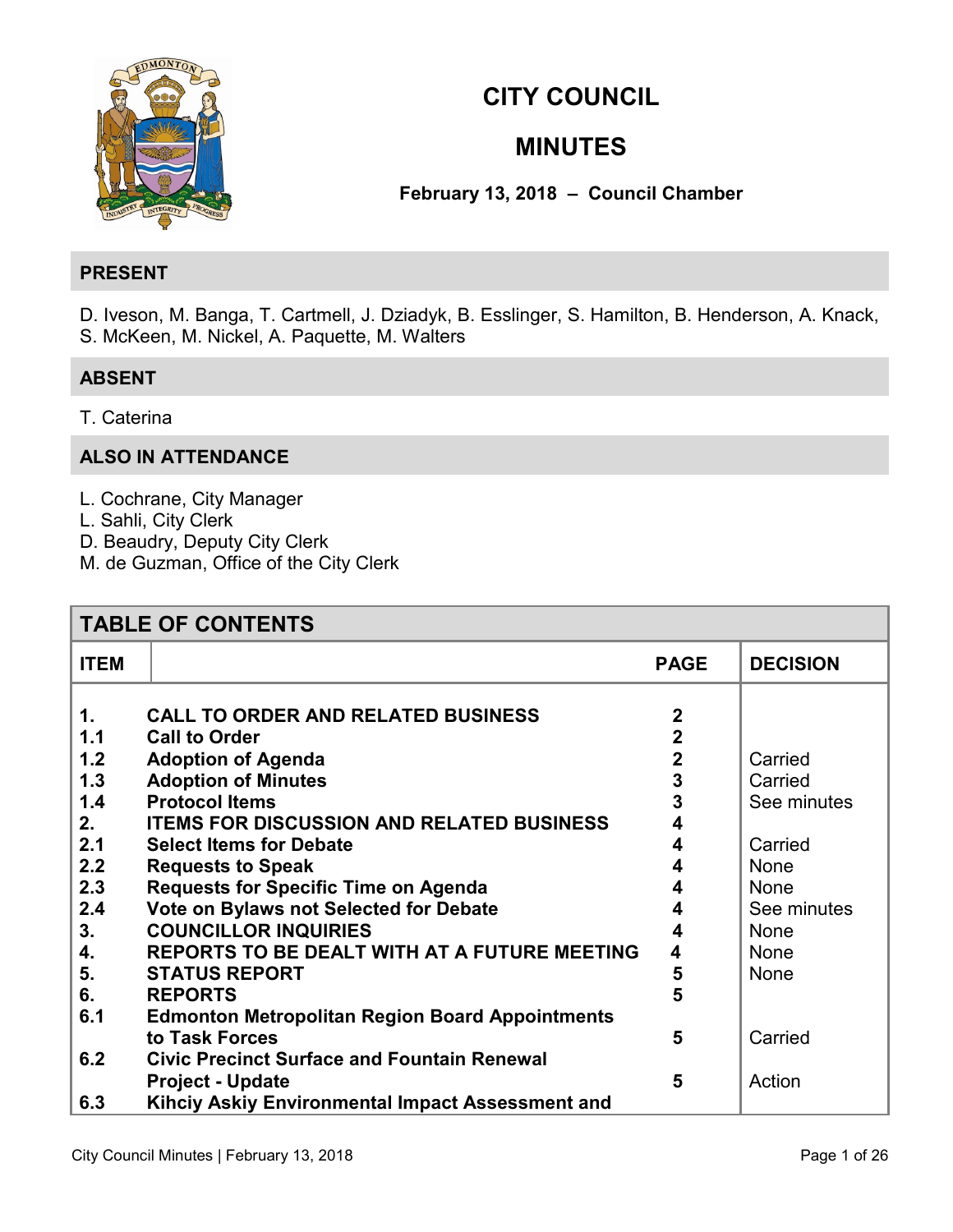<span id="page-1-0"></span>

|      | <b>Site Location Study</b>                                | 8  | Carried        |
|------|-----------------------------------------------------------|----|----------------|
| 6.4  | Notice of Intention to Designate the West End             |    |                |
|      | Telephone Exchange as a Municipal Historic                |    |                |
|      | <b>Resource</b>                                           | 8  | Carried        |
| 6.5  | Utility Advisor's Comments on the Waste Services          |    |                |
|      | <b>Audit and Administration Response</b>                  | 9  | Carried        |
| 6.6  | <b>Edmonton Economic Development Corporation Board</b>    |    |                |
|      | <b>Recruitment - Verbal report</b>                        | 9  | <b>Deleted</b> |
| 7.   | <b>BYLAWS</b>                                             | 10 |                |
| 7.1  | Bylaw 18270 - The City of Edmonton Fire Rescue            |    |                |
|      | <b>Services Bylaw Amendment No. 5</b>                     | 10 | Three readings |
| 7.2  | Bylaw 18317 - Amendments to Bylaw 16097 - Audit           |    |                |
|      | <b>Committee Bylaw</b>                                    | 11 | Three readings |
| 7.3  | <b>Bylaw 18285 - Road Closure Application, Stillwater</b> | 12 | Three readings |
| 7.4  | Bylaw 18197 - Amendment to the Horse Hill Area            |    |                |
|      | <b>Structure Plan</b>                                     | 13 | Third reading  |
| 7.5  | Bylaw 18198 - Amendment to the Marquis                    |    |                |
|      | <b>Neighbourhood Structure Plan</b>                       | 13 | Third reading  |
| 7.6  | Bylaw 18199 - Text Amendment to the Zoning Bylaw          | 14 | Third reading  |
| 7.7  | Bylaw 18200 - To allow for the development of the         |    |                |
|      | <b>Marquis Town Centre</b>                                | 14 | Third reading  |
| 8.   | <b>MOTIONS PENDING</b>                                    | 15 |                |
| 8.1  | <b>Extended Producer Responsibility (B. Henderson)</b>    | 15 | Carried        |
| 8.2  | Heritage Valley District Park (T. Cartmell)               | 17 | Carried        |
| 9.   | <b>PRIVATE REPORTS</b>                                    | 17 |                |
| 9.1  | <b>Annexation Update</b>                                  | 18 | Carried        |
| 9.2  | <b>Edmonton Economic Development Corporation Board</b>    |    |                |
|      | <b>Recruitment - Verbal report</b>                        | 20 | See minutes    |
| 10.  | NOTICES OF MOTION AND MOTIONS WITHOUT CUSTOMARY           |    |                |
|      | <b>NOTICE</b>                                             | 22 |                |
| 10.1 | <b>Options to Secure Land for Northwest Seniors</b>       |    |                |
|      | <b>Activity Centre and Community Hub (B. Esslinger)</b>   | 22 | See minutes    |
| 10.2 | Infrastructure Maintenance (M. Nickel)                    | 22 | See minutes    |
| 10.3 | <b>Smart Traffic Signals (A. Knack)</b>                   | 23 | See minutes    |
| 10.4 | <b>Changes to Council Calendar (D. Iveson)</b>            | 26 | See minutes    |
| 11.  | <b>ADJOURNMENT</b>                                        | 27 |                |
|      |                                                           |    |                |

# **DECISION SUMMARY**

**ITEM DECISION** 

**1. CALL TO ORDER AND RELATED BUSINESS** 

# 1.1 **Call to Order**

Mayor D. Iveson called the meeting to order at 9:33 a.m., and acknowledged that Council is meeting on the traditional land of Treaty 6 Territory, and he also acknowledged the diverse Indigenous peoples whose ancestors' footsteps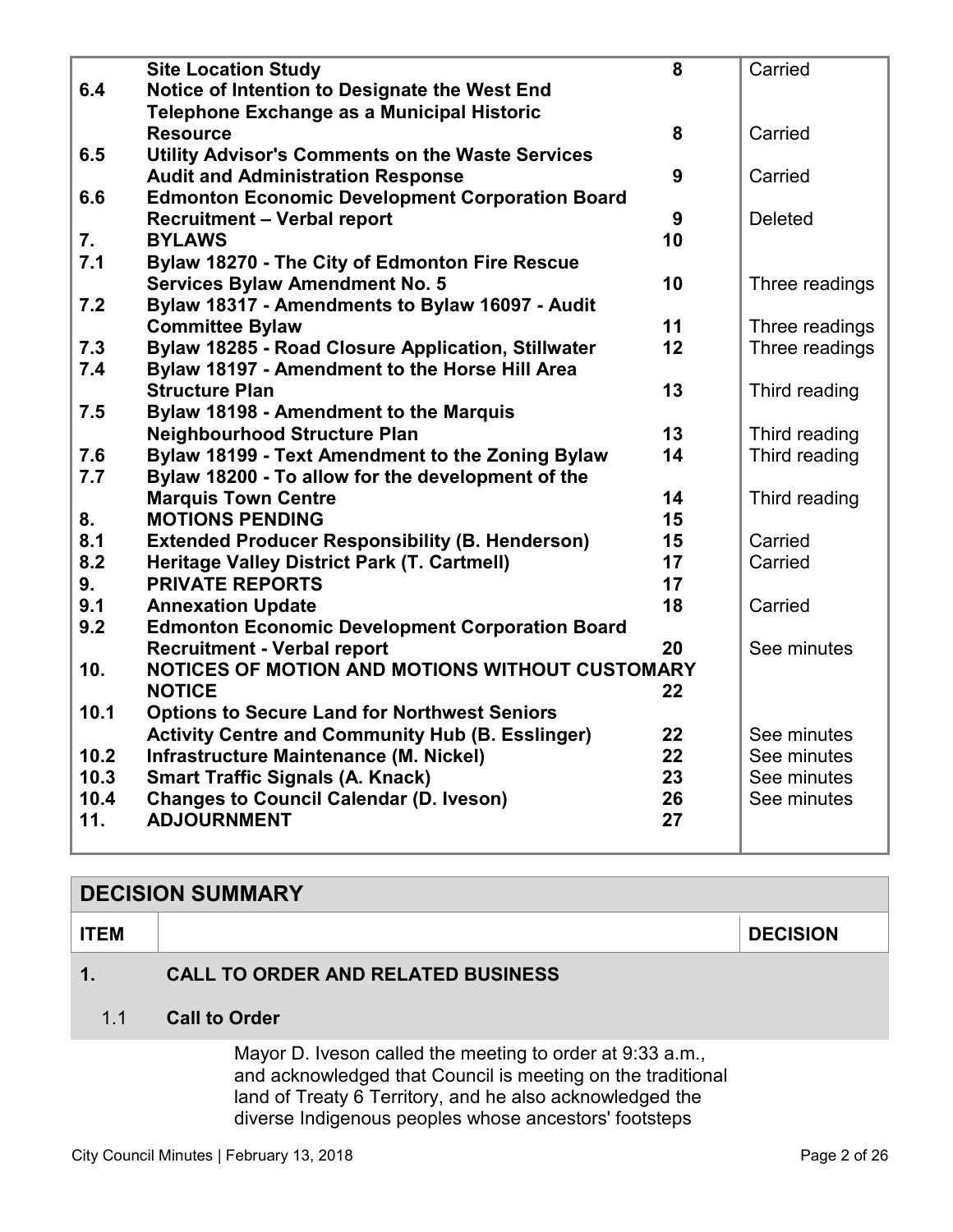have marked this territory for centuries such as: Cree, Dene, Saulteaux, Blackfoot, Nakota Sioux, as well as Metis and Inuit, and now settlers from around the world.

### <span id="page-2-0"></span>1.2 **Adoption of Agenda**

# **Moved B. Esslinger - J. Dziadyk:**

That the February 13/14, 2018, City Council meeting agenda be adopted with the following changes:

#### **Additions:**

- 6.5 Utility Advisor's Comments on the Waste Services Audit and Administration Response – Audit Committee report
- 6.6 Edmonton Economic Development Corporation Board Recruitment – Verbal report **Time specific at 1:30 p.m.**
- 9.1 Annexation Update PRIVATE Inter-municipal and Regional Development Committee report (Sections 21 and 24 of the *Freedom of Information and Protection of Privacy Act*)

### **In Favour: Carried**

- D. Iveson, T. Cartmell, J. Dziadyk, B. Esslinger,
- S. Hamilton, B. Henderson, A. Knack, S. McKeen,
- M. Nickel, M. Walters

#### **Absent:**

M. Banga, T. Caterina, A. Paquette

#### 1.3 **Adoption of Minutes**

#### **Moved A. Knack - S. McKeen:**

That the following City Council meeting minutes be adopted:

- January 22, 2018, City Council Public Hearing
- January 23, 2018, City Council

# **In Favour:** Carried Carried Carried Carried Carried Carried Carried Carried Carried Carried Carried Carried Carried Carried Carried Carried Carried Carried Carried Carried Carried Carried Carried Carried Carried Carried C

- D. Iveson, T. Cartmell, J. Dziadyk, B. Esslinger,
- S. Hamilton, B. Henderson, A. Knack, S. McKeen,
- M. Nickel, M. Walters

#### **Absent:**

M. Banga, T. Caterina, A. Paquette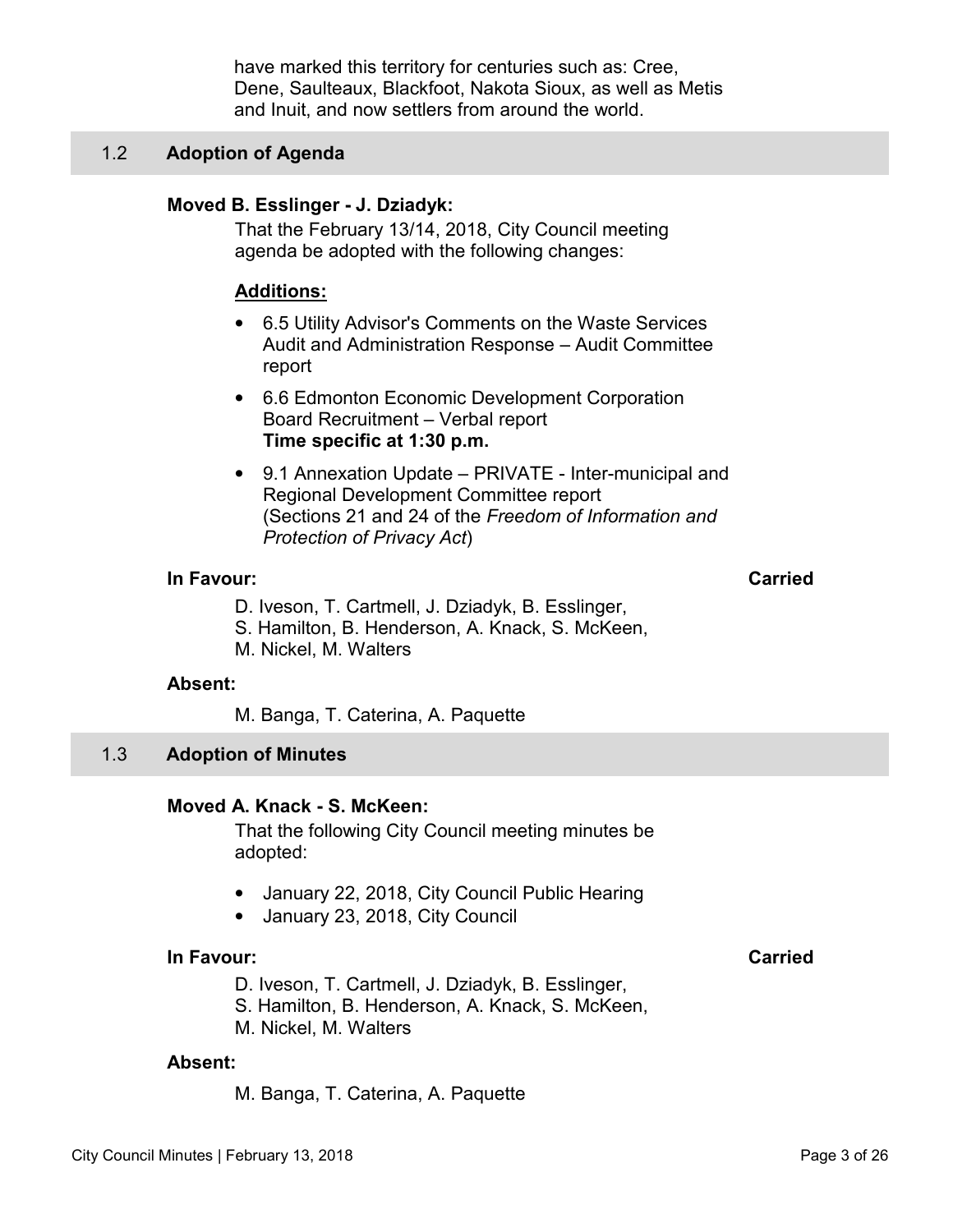# <span id="page-3-0"></span>**Greenfield Elementary School (D. Iveson)**

Mayor D. Iveson, on behalf of City Council, welcomed the Grade 5 class from Greenfield Elementary School and their teacher, C. Roberge.

### **2017 Minister's Award for Municipal Excellence (D. Iveson)**

Mayor D. Iveson, on behalf of City Council, announced that City Administration have been recognized for excellence by the Minister of Municipal Affairs. The Civic Accommodation Project involved moving 3200 employees from multiple locations into the new Edmonton Tower, as well as some spaces in Century Place and Chancery Hall. This was the largest municipal move in Canada last year. But the Civic Accommodation Transformation team pulled it off and they have been rewarded for that work with a 2017 Minister's Award for Municipal Excellence in the Larger Municipalities category. Additionally, the team won the Bronze Telly Award for Corporate Image for their video promoting the Edmonton Tower.

### **Frere Antoine School (D. Iveson)**

Mayor D. Iveson, on behalf of City Council, welcomed the Grade 6 classes from Frere Antoine School and their teachers, A. Correia and G. Alwan.

#### **ESL Class (D. Iveson)**

Mayor D. Iveson, on behalf of City Council, welcomed the ESL class from One World One Centre.

# **2. ITEMS FOR DISCUSSION AND RELATED BUSINESS**

# 2.1 **Select Items for Debate**

The following items were selected for debate: 6.2, 6.6 and 9.1.

#### 2.2 **Requests to Speak**

There were no requests to speak.

See Section 1.2 - Adoption of Agenda.

# 2.4 **Vote on Bylaws not Selected for Debate**

See Section 7 - Bylaws.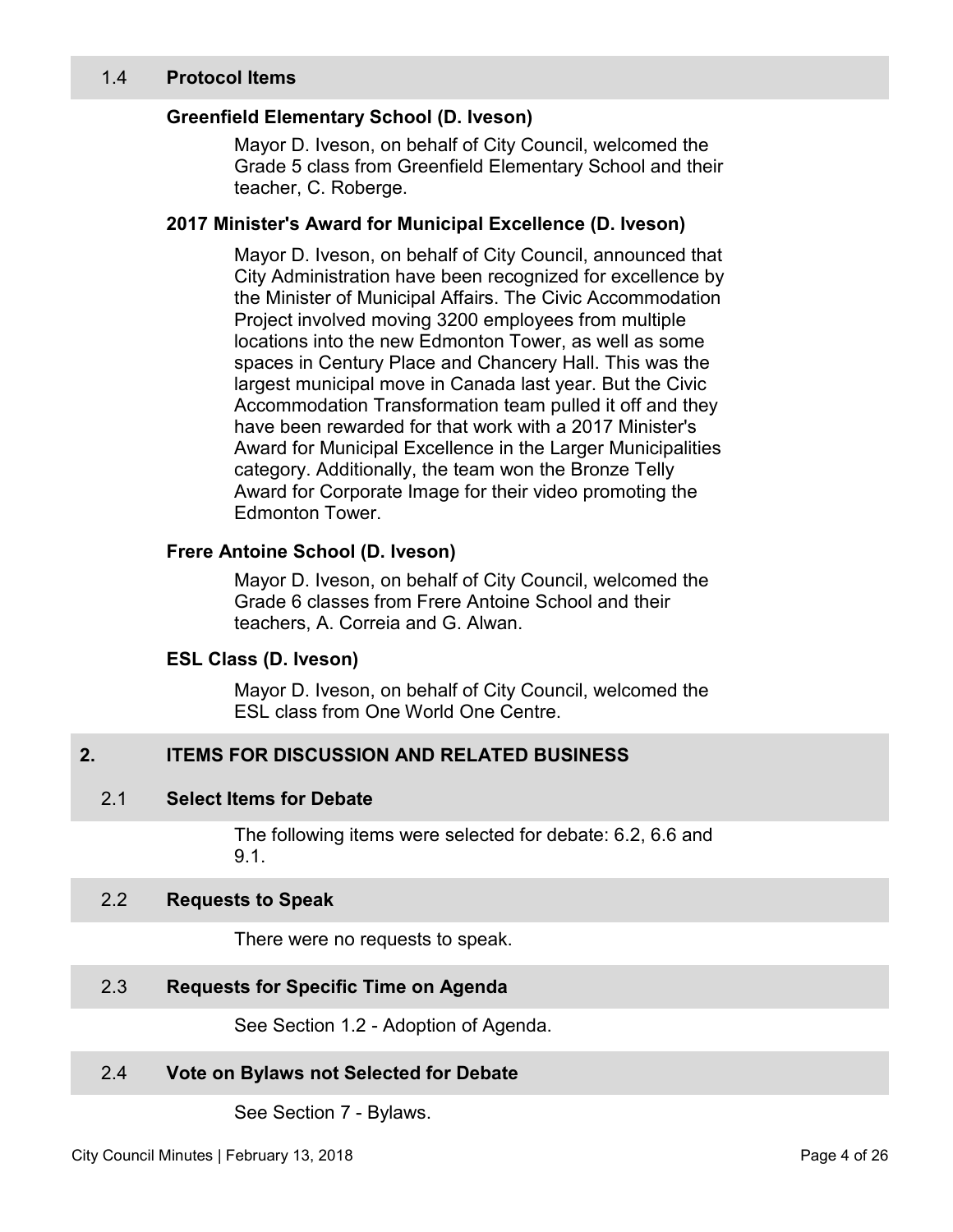# <span id="page-4-0"></span>**3. COUNCILLOR INQUIRIES**

There were no Councillor Inquries.

# **4. REPORTS TO BE DEALT WITH AT A FUTURE MEETING - NONE**

### **5. STATUS REPORT - NONE**

#### **6. REPORTS**

#### 6.1 **Edmonton Metropolitan Region Board Appointments to Task Forces**

#### **Moved M. Nickel - A. Knack:**

|  | 1. That Mayor D. Iveson be appointed to<br>the Edmonton Metropolitan Region<br><b>Board's Metropolitan Region Service</b><br>Plan Task Force.                            | Office of the<br><b>City Manager</b> |
|--|--------------------------------------------------------------------------------------------------------------------------------------------------------------------------|--------------------------------------|
|  | 2. That Councillor M. Walters be<br>appointed to the Edmonton<br>Metropolitan Region Board's<br>Metropolitan Region Service Plan<br>Task Force as the Mayor's alternate. |                                      |
|  | 3. That Councillor M. Walters be<br>appointed to the Edmonton<br>Metropolitan Region Board's Regional<br>Agriculture Master Plan Task Force.                             |                                      |

#### **In Favour: Carried**

- D. Iveson, T. Cartmell, J. Dziadyk, B. Esslinger,
- S. Hamilton, B. Henderson, A. Knack, S. McKeen,
- M. Nickel, A. Paquette, M. Walters

#### **Absent:**

M. Banga, T. Caterina

#### 6.2 **Civic Precinct Surface and Fountain Renewal Project - Update**

J. Meliefste, Integrated Infrastructure Services; and R. Smyth, Deputy City Manager, Citizen Services, made a presentation and answered Council's questions. L. Cochrane, City Manager; A. Laughlin, Deputy City Manager, Integrated Infrastructure Services; C. Campbell, Deputy City Manager, Communications and Engagement; and R. Jevne, Citizen Services, answered Council's questions.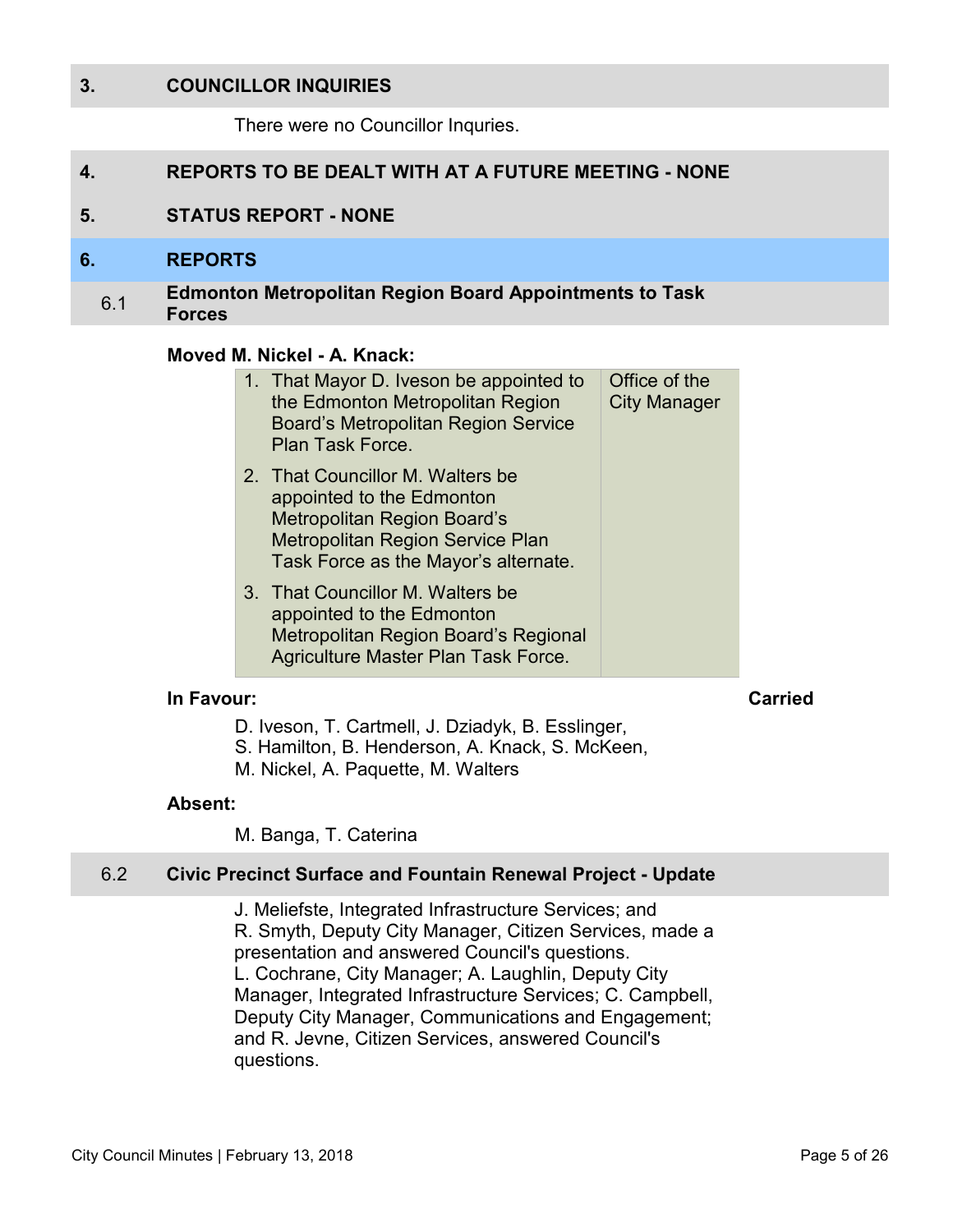#### **Moved B. Esslinger - M. Nickel:**

That the capital profile and project scope be amended to fund Alternative Option 2, as outlined in the January 29, 2018, Integrated Infrastructure Services report CR\_5472.

L. Cochrane, City Manager; A. Laughlin, Deputy City Manager and J. Meliefste, Integrated Infrastructure Services; and R. Smyth, Deputy City Manager, Citizen Services, answered Council's questions.

#### **Moved M. Nickel - B. Esslinger:**

That the Motion on the Floor be referred to Administration to conduct further public engagement and return to Council in Third Quarter 2018.

#### **In Favour: Lost**

J. Dziadyk, B. Esslinger, M. Nickel, A. Paquette

#### **Opposed:**

D. Iveson, M. Banga, T. Cartmell, S. Hamilton,

B. Henderson, A. Knack, S. McKeen, M. Walters

#### **Absent:**

T. Caterina

#### **Motion, put:**

That the capital profile and project scope be amended to fund Alternative Option 2, as outlined in the January 29, 2018, Integrated Infrastructure Services report CR\_5472.

#### **In Favour: Lost**

J. Dziadyk, B. Esslinger, M. Nickel, A. Paquette

#### **Opposed:**

D. Iveson, M. Banga, T. Cartmell, S. Hamilton,

B. Henderson, A. Knack, S. McKeen, M. Walters

#### **Absent:**

T. Caterina

A. Laughlin, Deputy City Manager, Integrated Infrastructure Services, answered Council's questions.

#### **Moved B. Esslinger - A. Knack:**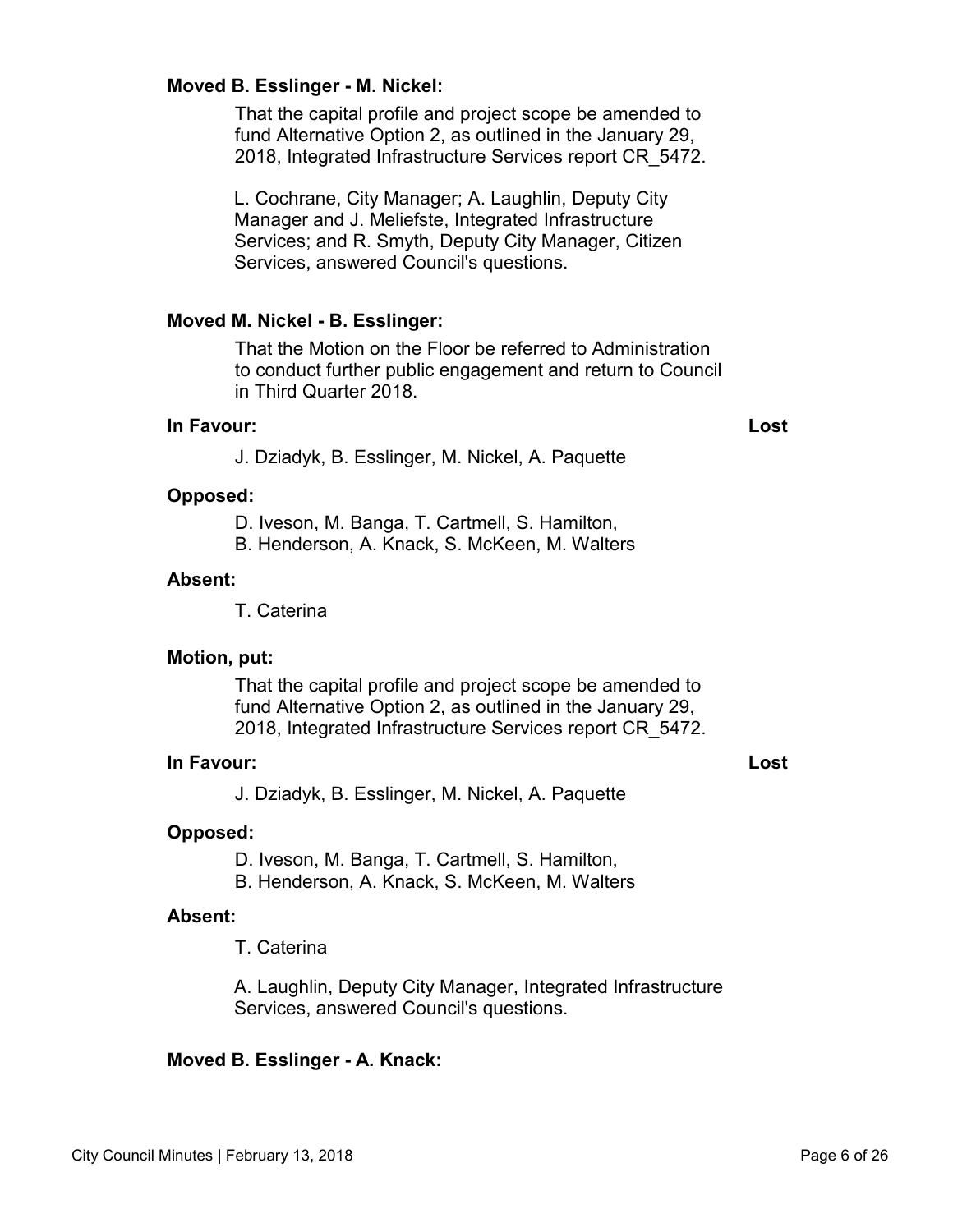| That Administration amend the capital<br>profile and project scope to add all<br>season child friendly elements in the civic<br>precinct project and develop an option for | Integrated<br>Infrastructure<br>Svcs. |
|----------------------------------------------------------------------------------------------------------------------------------------------------------------------------|---------------------------------------|
| a playground, with a preference for but                                                                                                                                    | Due by:                               |
| not limited to, a naturalized playground.                                                                                                                                  | Spring<br>Supplementary               |
|                                                                                                                                                                            | <b>Capital Budget</b><br>Adjustment   |

#### **In Favour:** Carried Carried Carried Carried Carried Carried Carried Carried Carried Carried Carried Carried Carried Carried Carried Carried Carried Carried Carried Carried Carried Carried Carried Carried Carried Carried C

- D. Iveson, M. Banga, T. Cartmell, J. Dziadyk, B. Esslinger,
- S. Hamilton, B. Henderson, A. Knack, S. McKeen,
- M. Nickel, A. Paquette, M. Walters

#### **Absent:**

T. Caterina

# **Moved B. Henderson - S. McKeen:**

| That Administration return to a future<br>capital budget meeting, with a profile for<br>consideration, to fund the next stages of<br>planning and design for the ice plant. | Integrated<br>Infrastructure<br>Svcs.                                     |
|-----------------------------------------------------------------------------------------------------------------------------------------------------------------------------|---------------------------------------------------------------------------|
|                                                                                                                                                                             | Due by:<br>Spring<br>Supplementary<br><b>Capital Budget</b><br>Adjustment |

#### **In Favour: Carried**

D. Iveson, M. Banga, T. Cartmell, J. Dziadyk, B. Esslinger,

- S. Hamilton, B. Henderson, A. Knack, S. McKeen,
- M. Nickel, A. Paquette, M. Walters

# **Absent:**

T. Caterina

A. Laughlin, Deputy City Manager, Integrated Infrastructure Services, answered Council's questions.

# **Moved J. Dziadyk - M. Nickel:**

| <b>Civic Precinct</b> | <b>Maintenance of Monuments in the</b>                                                                                                                                                    | Integrated<br>Infrastructure<br>Svcs. |
|-----------------------|-------------------------------------------------------------------------------------------------------------------------------------------------------------------------------------------|---------------------------------------|
|                       | 1. That Administration provide a report<br>on the required maintenance of the<br><b>Holodomor Monument and the</b><br>surrounding surface in the civic<br>precinct, including analysis of | Due by:<br>May 24, 2018<br>Exec.      |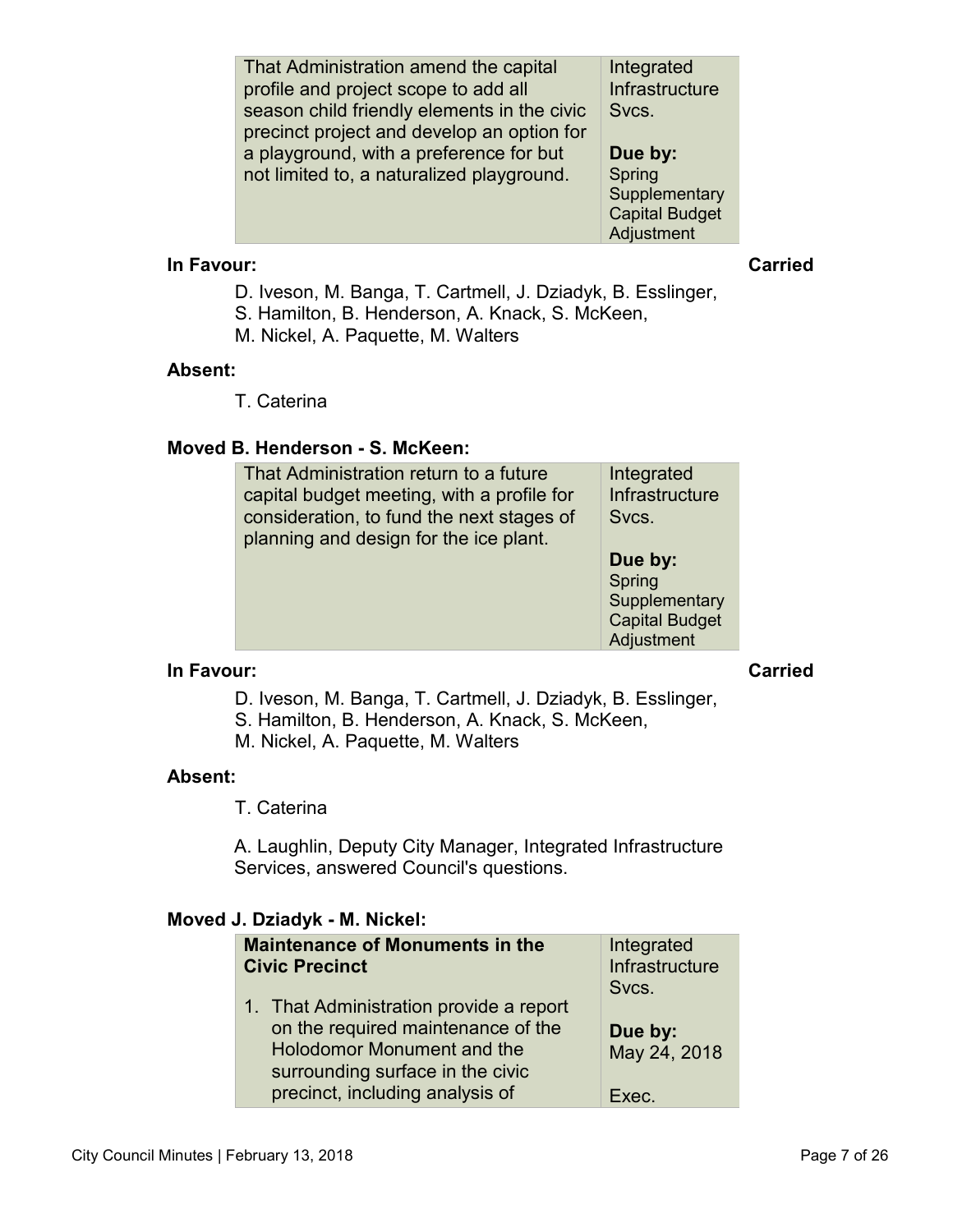accessibility.

<span id="page-7-0"></span>2. That Administration provide a report on the required maintenance of other monuments in the civic precinct.

### **In Favour: Carried**

- D. Iveson, M. Banga, T. Cartmell, J. Dziadyk, B. Esslinger,
- S. Hamilton, B. Henderson, A. Knack, S. McKeen,
- M. Nickel, A. Paquette, M. Walters

#### **Absent:**

T. Caterina

#### 6.3 **Kihciy Askiy Environmental Impact Assessment and Site Location Study**

#### **Moved M. Nickel - A. Knack:**

| 1. That the Kihciy Askiy Environmental<br><b>Impact Assessment and the Kihciy</b><br>Askiy Site Location Study, as outlined<br>in Attachments 1 and 2 of the January<br>29, 2018, Integrated Infrastructure<br>Services report CR 5342, be<br>approved. | Integrated<br>Infrastructure<br>Svcs. |  |
|---------------------------------------------------------------------------------------------------------------------------------------------------------------------------------------------------------------------------------------------------------|---------------------------------------|--|
| 2. That the location of Kihciy Askiy within<br>the North Saskatchewan River Valley,<br>as outlined in Attachment 1 of the<br>January 29, 2018, Integrated<br>Infrastructure Services report<br>CR 5342, be deemed essential and<br>approved.            |                                       |  |

# **In Favour: Carried**

- D. Iveson, T. Cartmell, J. Dziadyk, B. Esslinger,
- S. Hamilton, B. Henderson, A. Knack, S. McKeen,
- M. Nickel, A. Paquette, M. Walters

#### **Absent:**

M. Banga, T. Caterina

#### 6.4 **Notice of Intention to Designate the West End Telephone Exchange as a Municipal Historic Resource**

# **Moved M. Nickel - A. Knack:**

| 1. That a Notice of Intention to Designate   Urban Form |           |
|---------------------------------------------------------|-----------|
| a Municipal Historic Resource, as                       | and Corp. |
| outlined in Attachment 1 of the                         |           |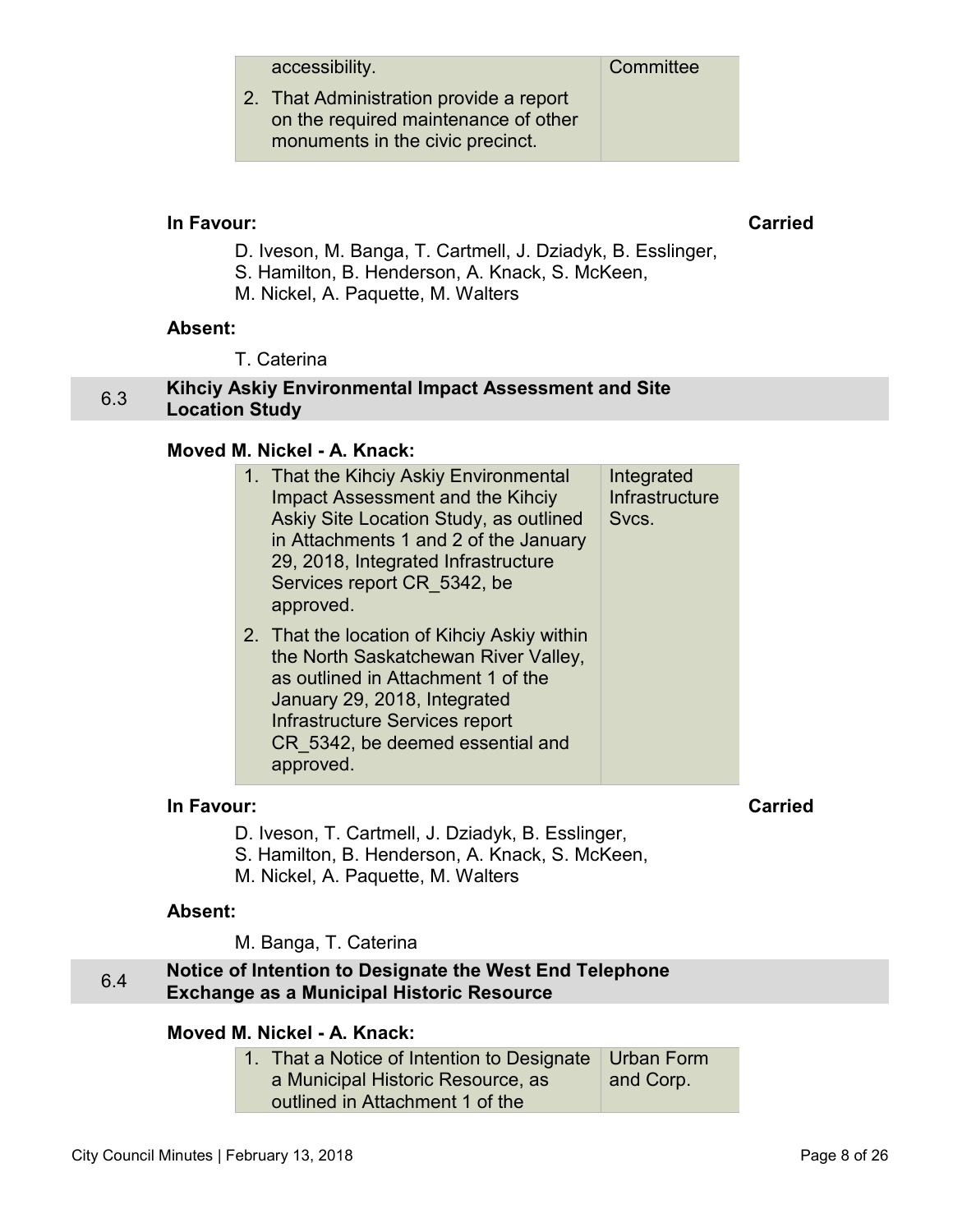<span id="page-8-0"></span>

|            | January 30, 2018, Urban Form and<br><b>Corporate Strategic Development</b><br>report CR 5318, be served on the<br>owners of the property occupied by<br>the West End Telephone Exchange,<br>12021 102 Avenue NW, in accordance<br>with Section 26 of the Historical<br>Resources Act, RSA 2000, c H-9. | Strategic Dev.                       |         |
|------------|--------------------------------------------------------------------------------------------------------------------------------------------------------------------------------------------------------------------------------------------------------------------------------------------------------|--------------------------------------|---------|
|            | 2. That funding of up to \$342,800 for this<br>project be provided from the Heritage<br>Resources Reserve.                                                                                                                                                                                             |                                      |         |
|            | 3. That the City Manager be appointed to<br>implement matters arising from the<br>issuance of the Notice of Intention to<br>Designate a Municipal Historic<br>Resource.                                                                                                                                | Office of the<br><b>City Manager</b> |         |
| In Favour: |                                                                                                                                                                                                                                                                                                        |                                      | Carried |

D. Iveson, T. Cartmell, J. Dziadyk, B. Esslinger,

- S. Hamilton, B. Henderson, A. Knack, S. McKeen,
- M. Nickel, A. Paquette, M. Walters

#### **Absent:**

M. Banga, T. Caterina

#### 6.5 **Utility Advisor's Comments on the Waste Services Audit and Administration Response**

# **Moved M. Nickel - A. Knack:**

| That the February 9, 2018, Office of the   | City Ops.        |  |
|--------------------------------------------|------------------|--|
| City Auditor report CR 5555 (Waste         |                  |  |
| Services Audit) and the February 9, 2018,  |                  |  |
| City Operations report CR 5486             |                  |  |
| (Administration Response - Waste           | <b>Due Date:</b> |  |
| Services Audit) be referred to the Utility | Feb. 23, 2018    |  |
| Advisor to allow the Advisor to provide    |                  |  |
| comments as part of the Waste Strategy     | <b>Utility</b>   |  |
| Management report to be considered at      | Committee        |  |
| the February 23, 2018, Utility Committee   |                  |  |
| meeting.                                   |                  |  |

# **In Favour: Carried**

D. Iveson, T. Cartmell, J. Dziadyk, B. Esslinger,

S. Hamilton, B. Henderson, A. Knack, S. McKeen,

M. Nickel, A. Paquette, M. Walters

#### **Absent:**

M. Banga, T. Caterina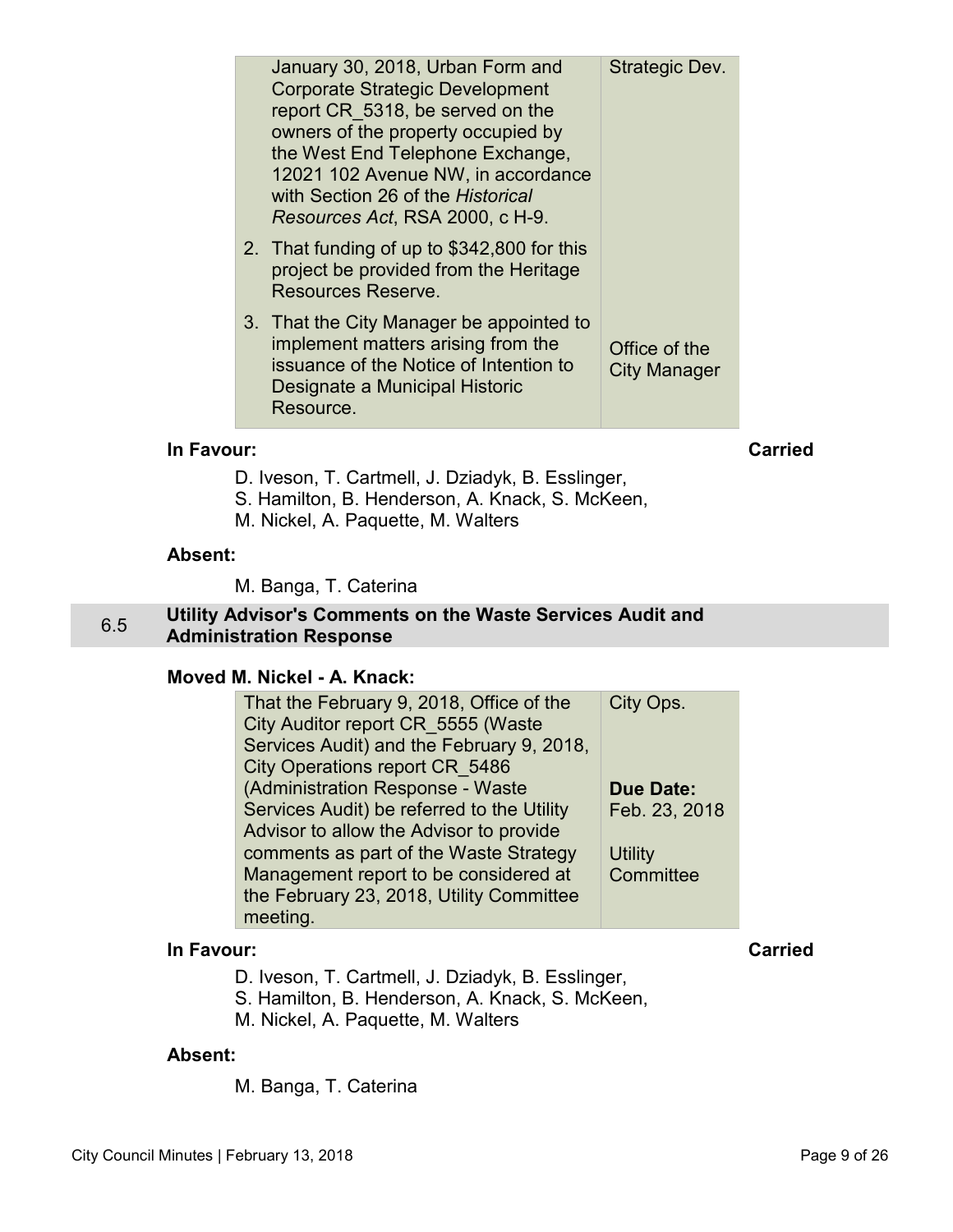#### <span id="page-9-0"></span>6.6 **Edmonton Economic Development Corporation Board Recruitment – Verbal report**

#### **Moved S. McKeen - M. Banga:**

- 1. That item 6.6 Edmonton Economic Development Corporation Board Recruitment - Verbal report, be deleted.
- 2. That item 9.2 Edmonton Economic Development Corporation Board Recruitment - Verbal report - PRIVATE, be added to the agenda. (Sections 17 and 24 of the *Freedom of Information and Protection of Privacy Act*.)

#### **In Favour: Carried**

- D. Iveson, M. Banga, T. Cartmell, J. Dziadyk, B. Esslinger,
- S. Hamilton, B. Henderson, A. Knack, S. McKeen,
- M. Nickel, A. Paquette, M. Walters

#### **Absent:**

T. Caterina

#### **7. BYLAWS**

7.1 **Bylaw 18270 - The City of Edmonton Fire Rescue Services Bylaw Amendment No. 5** 

#### **Moved M. Nickel - A. Knack:**

That Bylaw 18270 be read a first time.

#### **In Favour: Carried**

- D. Iveson, T. Cartmell, J. Dziadyk, B. Esslinger,
- S. Hamilton, B. Henderson, A. Knack, S. McKeen,
- M. Nickel, A. Paquette, M. Walters

### **Absent:**

M. Banga, T. Caterina

#### **Moved M. Nickel - A. Knack:**

That Bylaw 18270 be read a second time.

#### **In Favour: Carried**

D. Iveson, T. Cartmell, J. Dziadyk, B. Esslinger, S. Hamilton, B. Henderson, A. Knack, S. McKeen,

M. Nickel, A. Paquette, M. Walters

#### **Absent:**

M. Banga, T. Caterina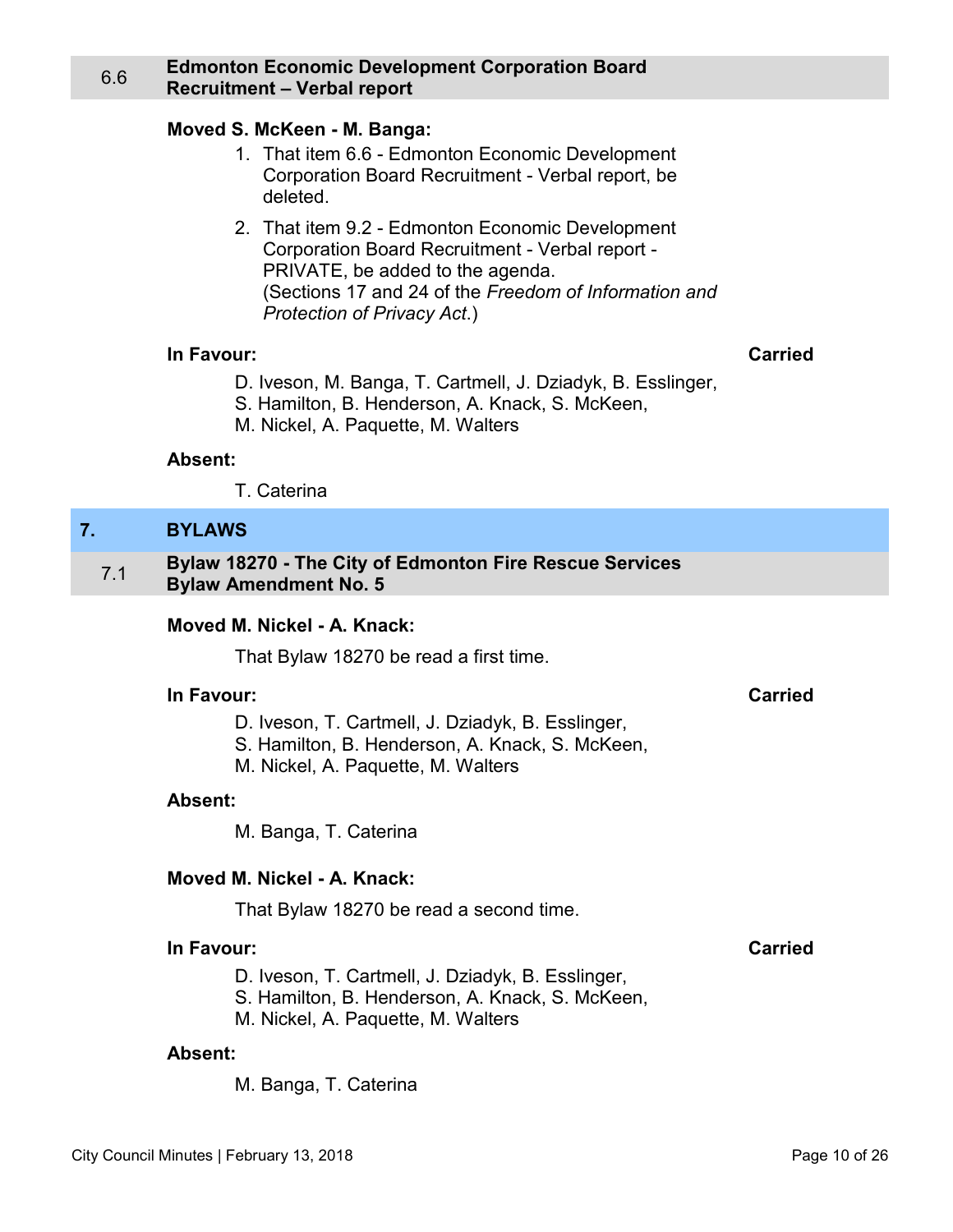#### <span id="page-10-0"></span>**Moved M. Nickel - A. Knack:**

That Bylaw 18270 be considered for third reading.

### **In Favour: Carried**

D. Iveson, T. Cartmell, J. Dziadyk, B. Esslinger,

S. Hamilton, B. Henderson, A. Knack, S. McKeen,

M. Nickel, A. Paquette, M. Walters

#### **Absent:**

M. Banga, T. Caterina

### **Moved M. Nickel - A. Knack:**

| That Bylaw 18270 be read a third time. | <b>Distribution</b> |
|----------------------------------------|---------------------|
|                                        | ∣ List              |

#### **In Favour: Carried**

- D. Iveson, T. Cartmell, J. Dziadyk, B. Esslinger,
- S. Hamilton, B. Henderson, A. Knack, S. McKeen,
- M. Nickel, A. Paquette, M. Walters

#### **Absent:**

M. Banga, T. Caterina

#### 7.2 **Bylaw 18317 - Amendments to Bylaw 16097 - Audit Committee Bylaw**

#### **Moved M. Nickel - A. Knack:**

That Bylaw 18317 be read a first time.

#### **In Favour: Carried**

D. Iveson, T. Cartmell, J. Dziadyk, B. Esslinger,

- S. Hamilton, B. Henderson, A. Knack, S. McKeen,
- M. Nickel, A. Paquette, M. Walters

#### **Absent:**

M. Banga, T. Caterina

#### **Moved M. Nickel - A. Knack:**

That Bylaw 18317 be read a second time.

#### **In Favour: Carried**

- D. Iveson, T. Cartmell, J. Dziadyk, B. Esslinger,
- S. Hamilton, B. Henderson, A. Knack, S. McKeen,
- M. Nickel, A. Paquette, M. Walters

#### **Absent:**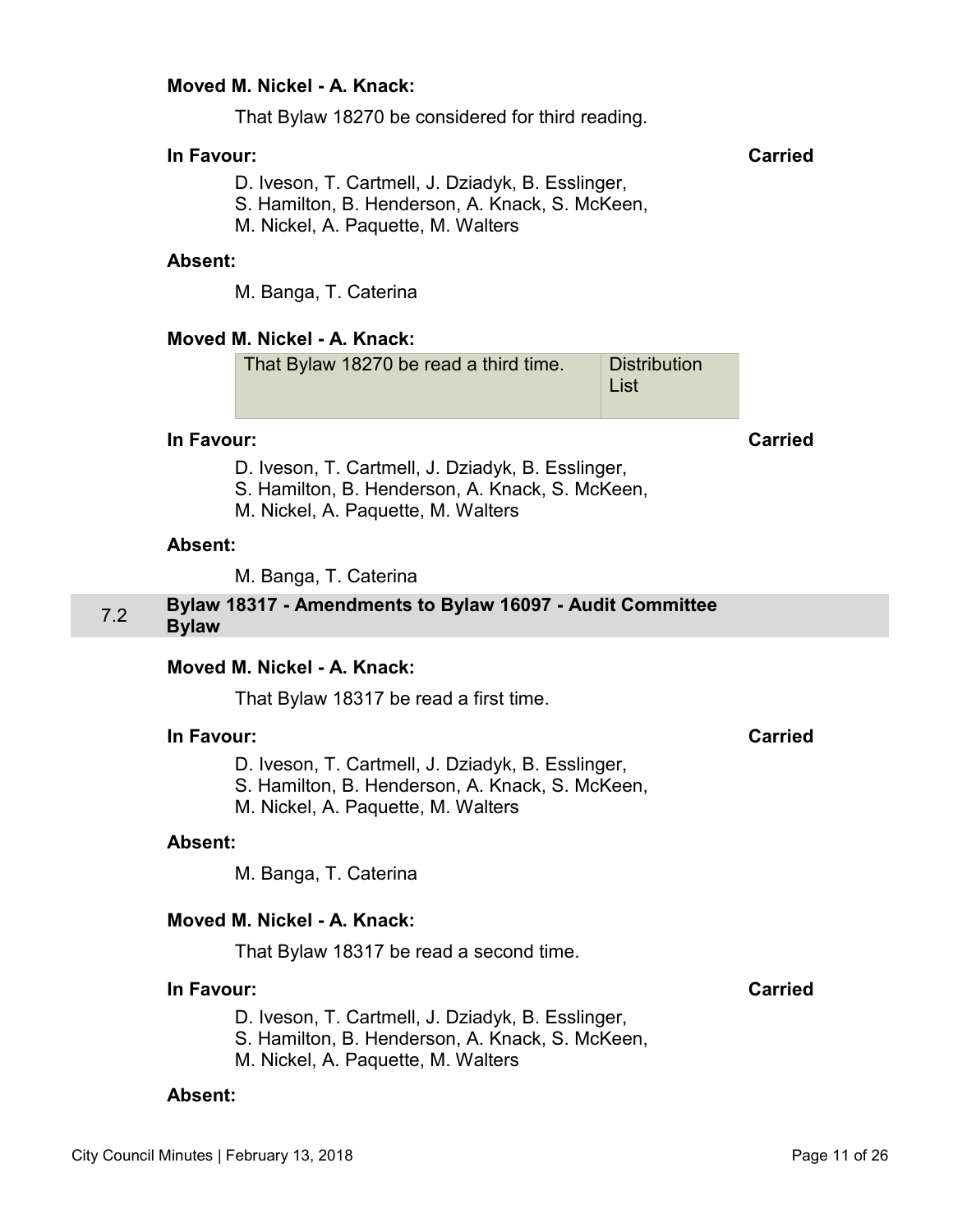M. Banga, T. Caterina

#### <span id="page-11-0"></span>**Moved M. Nickel - A. Knack:**

That Bylaw 18317 be considered for third reading.

# **In Favour: Carried**

- D. Iveson, T. Cartmell, J. Dziadyk, B. Esslinger,
- S. Hamilton, B. Henderson, A. Knack, S. McKeen,
- M. Nickel, A. Paquette, M. Walters

#### **Absent:**

M. Banga, T. Caterina

#### **Moved M. Nickel - A. Knack:**

| That Bylaw 18317 be read a third time. | Distribution |
|----------------------------------------|--------------|
|                                        | ∣ List       |

#### **In Favour: Carried**

D. Iveson, T. Cartmell, J. Dziadyk, B. Esslinger,

- S. Hamilton, B. Henderson, A. Knack, S. McKeen,
- M. Nickel, A. Paquette, M. Walters

#### **Absent:**

M. Banga, T. Caterina

#### 7.3 **Bylaw 18285 - Road Closure Application, Stillwater**

#### **Moved M. Nickel - A. Knack:**

That Bylaw 18285 be read a first time.

#### **In Favour: Carried**

D. Iveson, T. Cartmell, J. Dziadyk, B. Esslinger,

- S. Hamilton, B. Henderson, A. Knack, S. McKeen,
- M. Nickel, A. Paquette, M. Walters

#### **Absent:**

M. Banga, T. Caterina

#### **Moved M. Nickel - A. Knack:**

That Bylaw 18285 be read a second time.

#### **In Favour: Carried**

D. Iveson, T. Cartmell, J. Dziadyk, B. Esslinger,

- S. Hamilton, B. Henderson, A. Knack, S. McKeen,
- M. Nickel, A. Paquette, M. Walters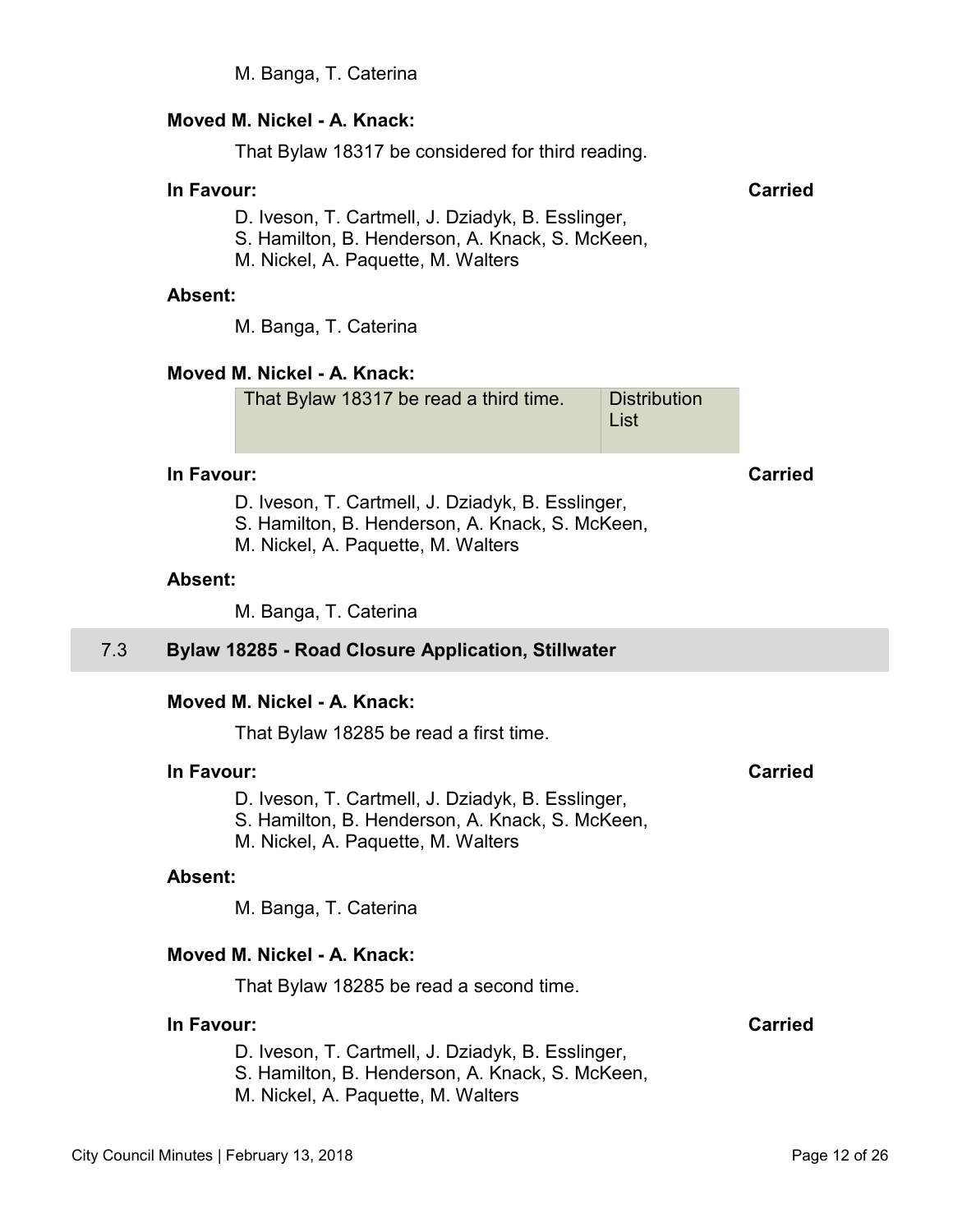# <span id="page-12-0"></span>**Absent:**

M. Banga, T. Caterina

# **Moved M. Nickel - A. Knack:**

That Bylaw 18285 be considered for third reading.

### **In Favour: Carried**

- D. Iveson, T. Cartmell, J. Dziadyk, B. Esslinger,
- S. Hamilton, B. Henderson, A. Knack, S. McKeen,
- M. Nickel, A. Paquette, M. Walters

#### **Absent:**

M. Banga, T. Caterina

# **Moved M. Nickel - A. Knack:**

| That Bylaw 18285 be read a third time. | <b>Distribution</b><br>∣ List |
|----------------------------------------|-------------------------------|
|                                        |                               |

# **In Favour: Carried**

D. Iveson, T. Cartmell, J. Dziadyk, B. Esslinger,

S. Hamilton, B. Henderson, A. Knack, S. McKeen,

M. Nickel, A. Paquette, M. Walters

#### **Absent:**

M. Banga, T. Caterina

# 7.4 **Bylaw 18197 - Amendment to the Horse Hill Area Structure Plan**

Mayor D. Iveson was absent from the November 15, 2017, City Council Public Hearing, therefore, he was required to abstain from voting on Bylaw 18197 and did not participate in the vote.

#### **Moved M. Nickel - A. Knack:**

That Bylaw 18197 be read a third time. Distribution List

### **In Favour: Carried**

T. Cartmell, J. Dziadyk, B. Esslinger, S. Hamilton,

- B. Henderson, A. Knack, S. McKeen, M. Nickel,
- A. Paquette, M. Walters

#### **Abstained:**

D. Iveson

#### **Absent:**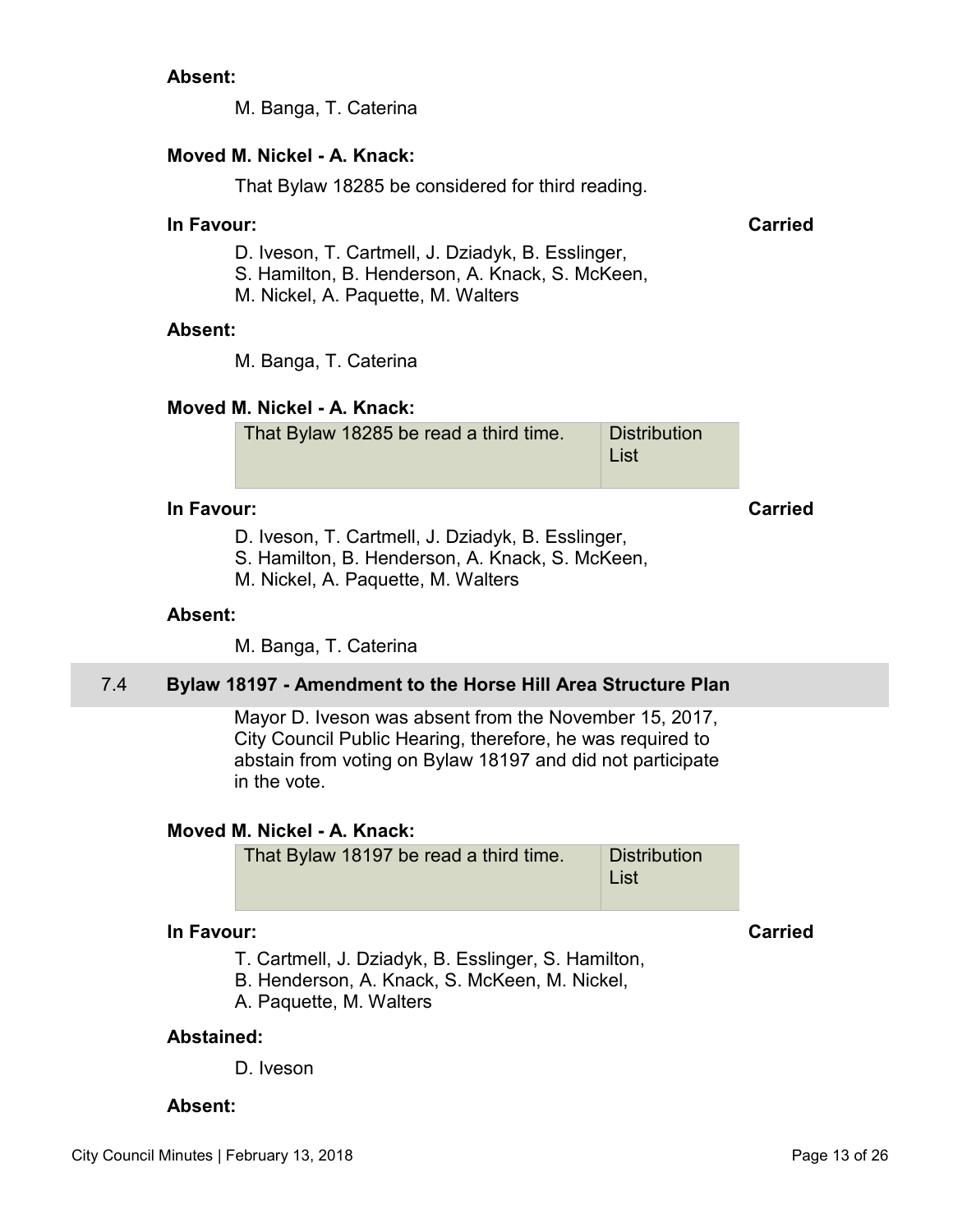M. Banga, T. Caterina

# <span id="page-13-0"></span>7.5 **Bylaw 18198 - Amendment to the Marquis Neighbourhood Structure Plan**

Mayor D. Iveson was absent from the November 15, 2017, City Council Public Hearing, therefore, he was required to abstain from voting on Bylaw 18198 and did not participate in the vote.

# **Moved M. Nickel - A. Knack:**

| That Bylaw 18198 be read a third time. | <b>Distribution</b><br><b>List</b> |
|----------------------------------------|------------------------------------|
|                                        |                                    |

### **In Favour: Carried**

T. Cartmell, J. Dziadyk, B. Esslinger, S. Hamilton,

- B. Henderson, A. Knack, S. McKeen, M. Nickel,
- A. Paquette, M. Walters

### **Abstained:**

D. Iveson

### **Absent:**

M. Banga, T. Caterina

# 7.6 **Bylaw 18199 - Text Amendment to the Zoning Bylaw**

Mayor D. Iveson was absent from the November 15, 2017, City Council Public Hearing, therefore, he was required to abstain from voting on Bylaw 18199 and did not participate in the vote.

# **Moved M. Nickel - A. Knack:**

That Bylaw 18199 be read a third time. Distribution List

# **In Favour: Carried**

- T. Cartmell, J. Dziadyk, B. Esslinger, S. Hamilton,
- B. Henderson, A. Knack, S. McKeen, M. Nickel,
- A. Paquette, M. Walters

# **Abstained:**

D. Iveson

#### **Absent:**

M. Banga, T. Caterina

# 7.7 **Bylaw 18200 - To allow for the development of the Marquis Town Centre**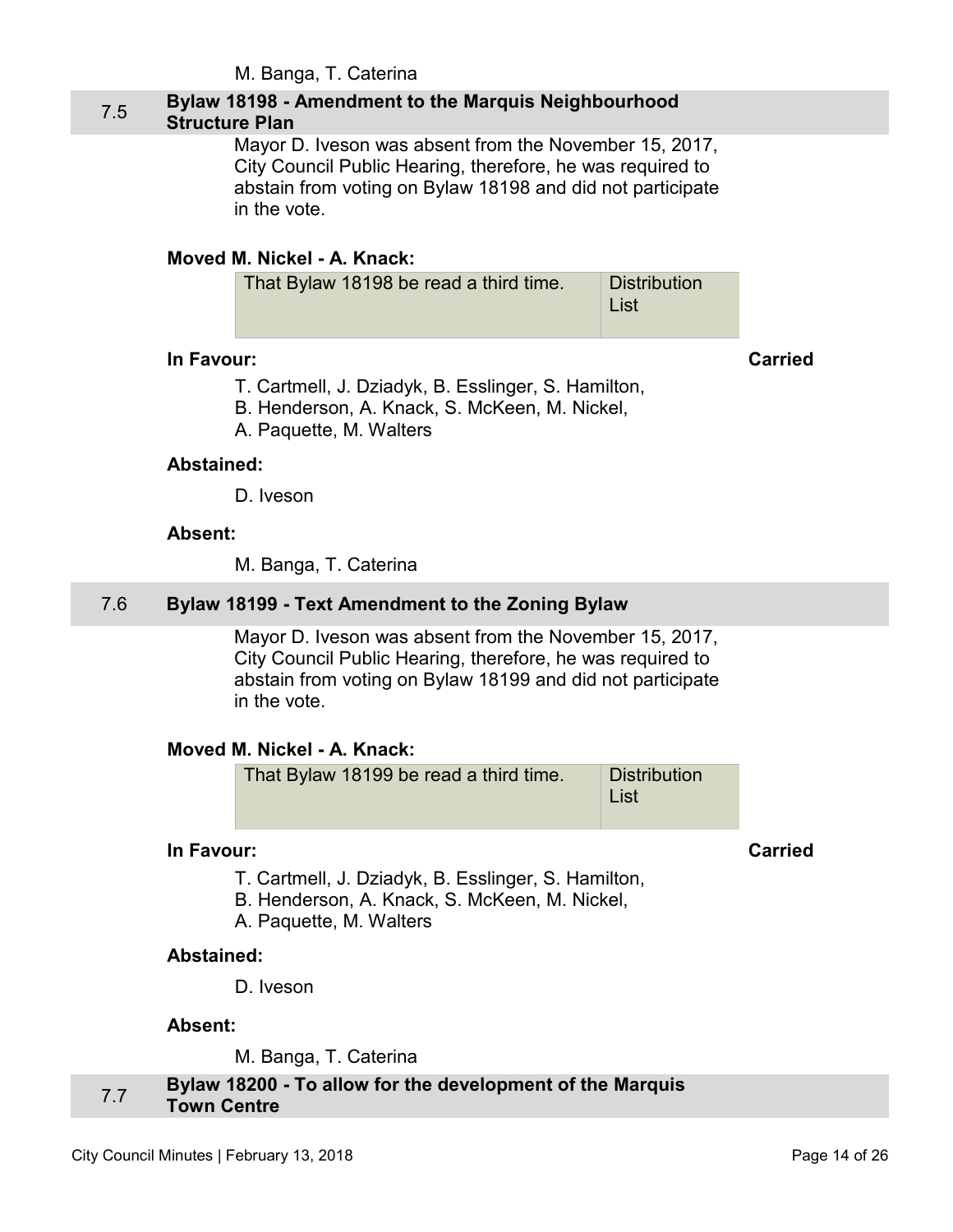Mayor D. Iveson was absent from the November 15, 2017, City Council Public Hearing, therefore, he was required to abstain from voting on Bylaw 18200 and did not participate in the vote.

# <span id="page-14-0"></span>**Moved M. Nickel - A. Knack:**

| That Bylaw 18200 be read a third time. | <b>Distribution</b><br>∣ List |
|----------------------------------------|-------------------------------|
|                                        |                               |

#### **In Favour: Carried**

- T. Cartmell, J. Dziadyk, B. Esslinger, S. Hamilton,
- B. Henderson, A. Knack, S. McKeen, M. Nickel,
- A. Paquette, M. Walters

# **Abstained:**

D. Iveson

# **Absent:**

M. Banga, T. Caterina

# **8. MOTIONS PENDING**

# 8.1 **Extended Producer Responsibility (B. Henderson)**

M. Labrecque, City Operations, answered Council's questions.

# **Moved B. Henderson - M. Walters:**

- 1. That Council support the City of Calgary resolution to be brought forward at the AUMA Municipal Leaders Caucus in March in support of encouraging the Government of Alberta to join other Provinces by bringing in Extended Producer Responsibility in Alberta.
- 2. That Administration bring forward an information report on Extended Producer Responsibility, the state of this type of policy and program in other jurisdictions, how this policy approach supports waste reduction, reuse and recycling activities and the potential opportunities an Extended Producer Responsibility policy would have on the City of Edmonton's waste program.

Members of Council requested that the motion be split for voting purposes.

# **Part 1 of Motion, put:**

That Council support the City of Calgary resolution to be brought forward at the AUMA Municipal Leaders Caucus in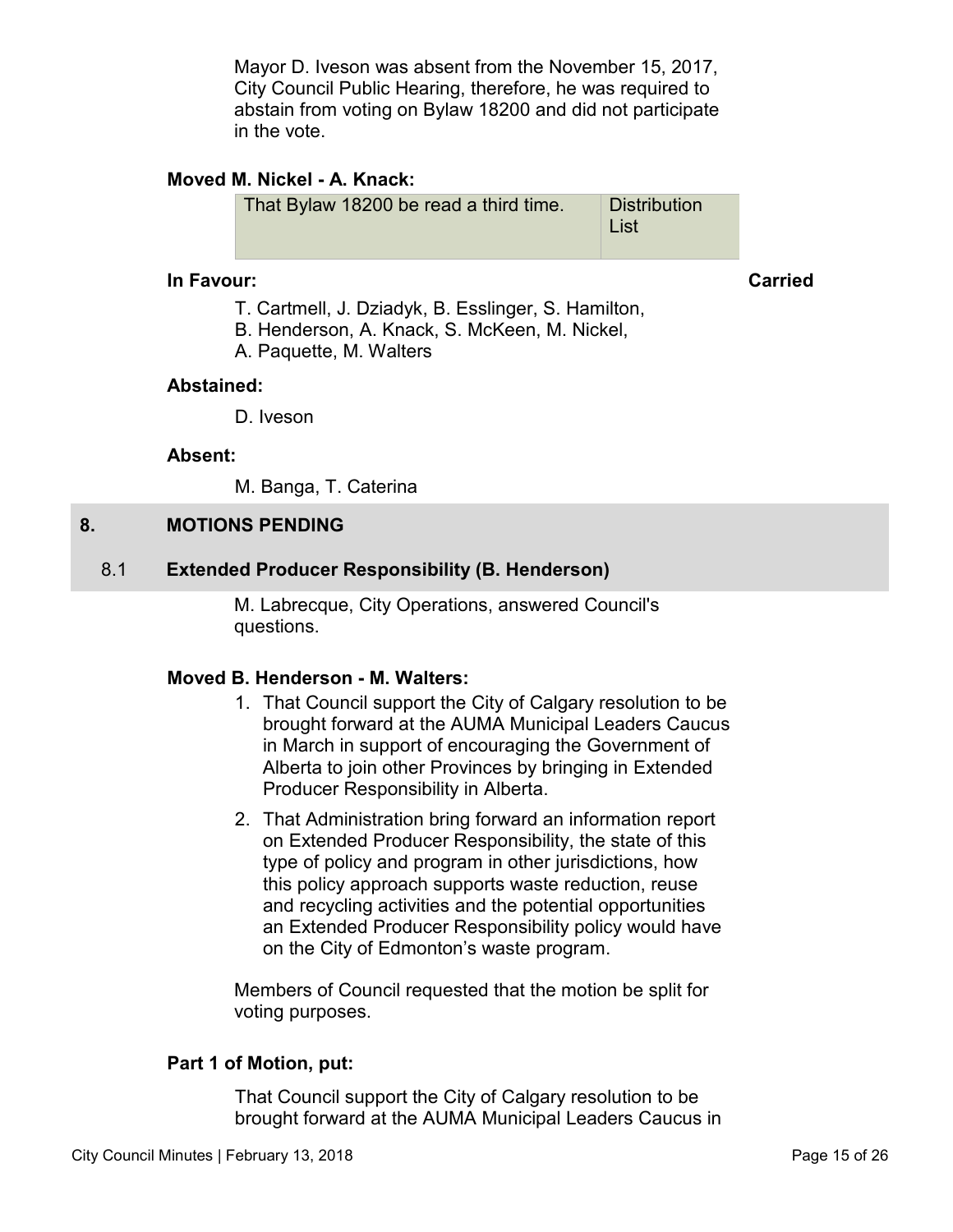March in support of encouraging the Government of Alberta to join other Provinces by bringing in Extended Producer Responsibility in Alberta.

## **In Favour: Carried**

D. Iveson, M. Banga, T. Cartmell, J. Dziadyk, B. Esslinger, S. Hamilton, B. Henderson, A. Knack, S. McKeen, A. Paquette, M. Walters

# **Opposed:**

M. Nickel

#### **Absent:**

T. Caterina

### **Part 2 of Motion, put:**

That Administration bring forward an information report on Extended Producer Responsibility, the state of this type of policy and program in other jurisdictions, how this policy approach supports waste reduction, reuse and recycling activities and the potential opportunities an Extended Producer Responsibility policy would have on the City of Edmonton's waste program.

#### **In Favour: Carried**

- D. Iveson, M. Banga, T. Cartmell, J. Dziadyk, B. Esslinger,
- S. Hamilton, B. Henderson, A. Knack, S. McKeen,
- M. Nickel, A. Paquette, M. Walters

#### **Absent:**

T. Caterina

# **Summary of Council's Decision on item 8.1:**

| 1. That Council support the City of<br>Calgary resolution to be brought<br>forward at the AUMA Municipal<br>Leaders Caucus in March in support of<br>encouraging the Government of<br>Alberta to join other Provinces by<br>bringing in Extended Producer<br>Responsibility in Alberta. | City Ops.                   |
|-----------------------------------------------------------------------------------------------------------------------------------------------------------------------------------------------------------------------------------------------------------------------------------------|-----------------------------|
| <b>Extended Producer Responsibility</b>                                                                                                                                                                                                                                                 | Due by:<br>Jun. 8, 2018     |
| 2. That Administration bring forward an<br>information report on Extended<br>Producer Responsibility, the state of<br>this type of policy and program in                                                                                                                                | <b>Utility</b><br>Committee |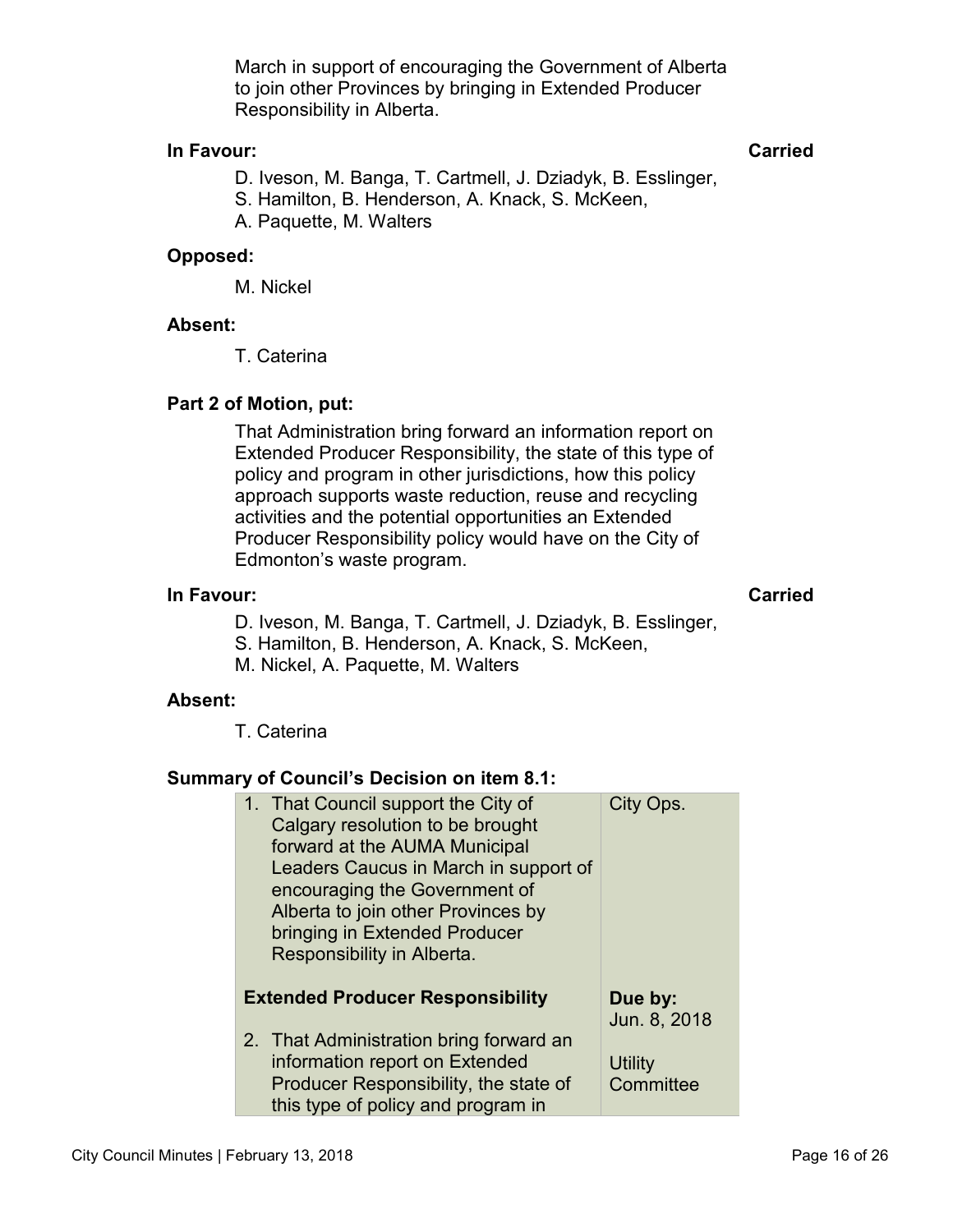<span id="page-16-0"></span>

# 8.2 **Heritage Valley District Park (T. Cartmell)**

R. Smyth, Deputy City Manager, Citizen Services, answered Council's questions.

#### **Moved T. Cartmell - M. Walters:**

| <b>Heritage Valley District Park</b>                                                                                                                                                                                            | Citizen Svcs.                  |
|---------------------------------------------------------------------------------------------------------------------------------------------------------------------------------------------------------------------------------|--------------------------------|
| <b>That Administration:</b>                                                                                                                                                                                                     |                                |
| 1. Create a new capital funding profile<br>for the Heritage Valley Recreation<br>Centre.                                                                                                                                        | Due by:<br>May 22, 2018        |
| 2. Communicate with the Edmonton<br>Public School Board to gain a more<br>complete understanding of the<br>scope of their school project.                                                                                       | Urban<br>Planning<br>Committee |
| 3. Determine the appropriate level of<br>engagement by the City to enable<br>an integrated design approach to<br>the ultimate design of the District<br>Park.                                                                   |                                |
| and return to Committee with a report<br>summarizing the above information as<br>well as the level of design activity<br>required, a milestone schedule to<br>complete preliminary design and a<br>funding requisition request. |                                |

# **In Favour: Carried**

- D. Iveson, M. Banga, T. Cartmell, J. Dziadyk, B. Esslinger,
- S. Hamilton, B. Henderson, A. Knack, S. McKeen,
- M. Nickel, A. Paquette, M. Walters

#### **Absent:**

T. Caterina

# **9. PRIVATE REPORTS**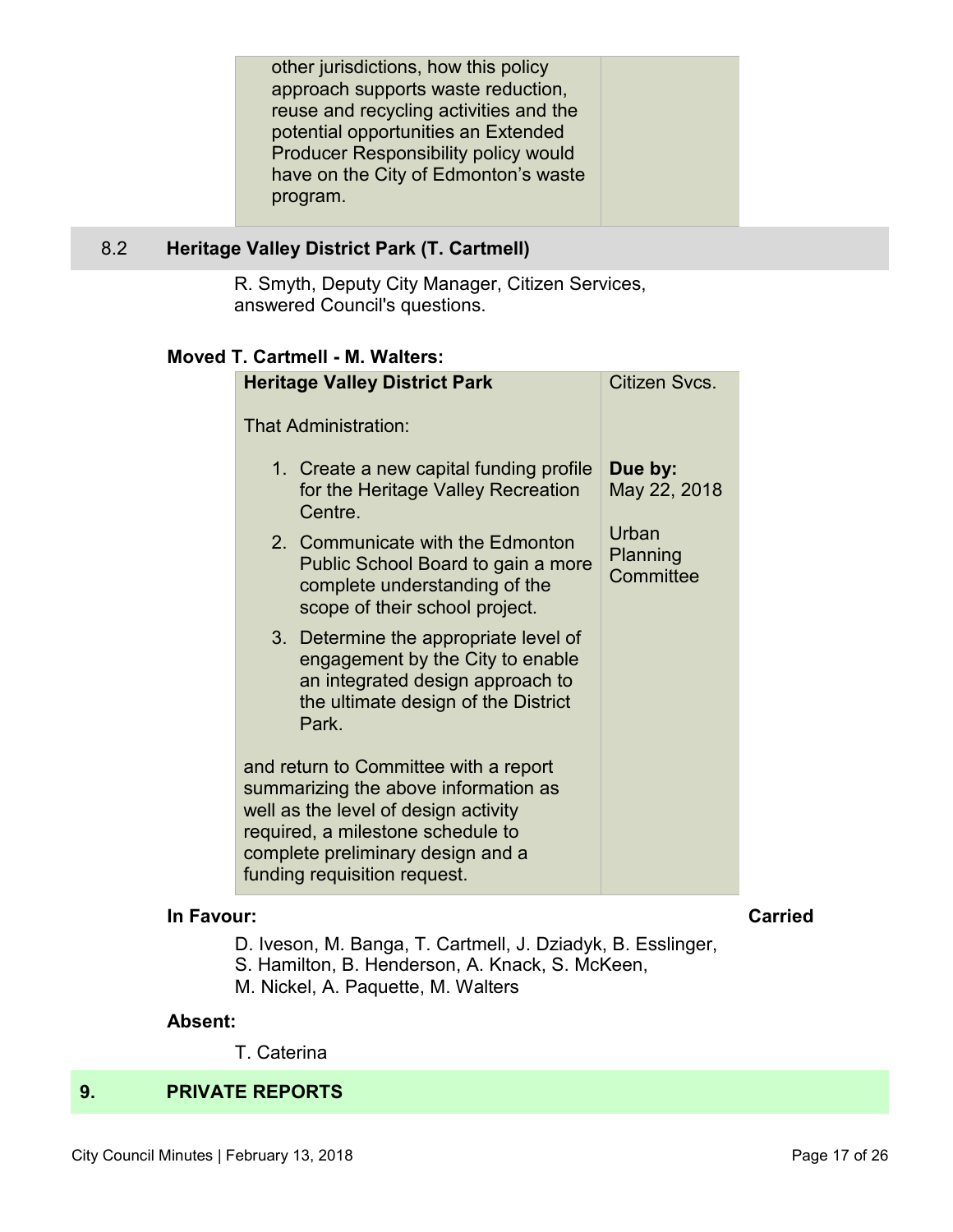# <span id="page-17-0"></span>**Moved M. Banga - S. Hamilton:**

That Council meet in private pursuant to sections 21 and 24 of the *Freedom of Information and Protection of Privacy Act*.

# **In Favour: Carried**

- D. Iveson, M. Banga, T. Cartmell, J. Dziadyk, B. Esslinger,
- S. Hamilton, B. Henderson, A. Knack, S. McKeen,
- M. Nickel, A. Paquette, M. Walters

# **Absent:**

T. Caterina

Council met in private at 3:13 p.m.

# **In Attendance:**

- D. Iveson (Mayor)
- M. Banga (Councillor)
- T. Cartmell (Councillor)
- J. Dziadyk (Councillor)
- B. Esslinger (Councillor)
- S. Hamilton (Councillor)
- B. Henderson (Councillor)
- A. Knack (Councillor)
- S. McKeen (Councillor)
- M. Nickel (Councillor)
- A. Paquette (Councillor)
- M. Walters (Councillor)
- L. Cochrane, City Manager
- L. Sahli, City Clerk
- D. Beaudry, Deputy City Clerk
- M. de Guzman, Office of the City Clerk (Meeting Clerk)
- R. G. Klassen, Deputy City Manager, Regional and Economic Development
- L. Butterfield, Regional and Economic Development (Subject matter expert)
- I. Gallagher, Regional and Economic Development (Subject matter expert)
- G. Davis, Regional and Economic Development (Subject matter expert)
- P. Ross, Regional and Economic Development (Subject matter expert)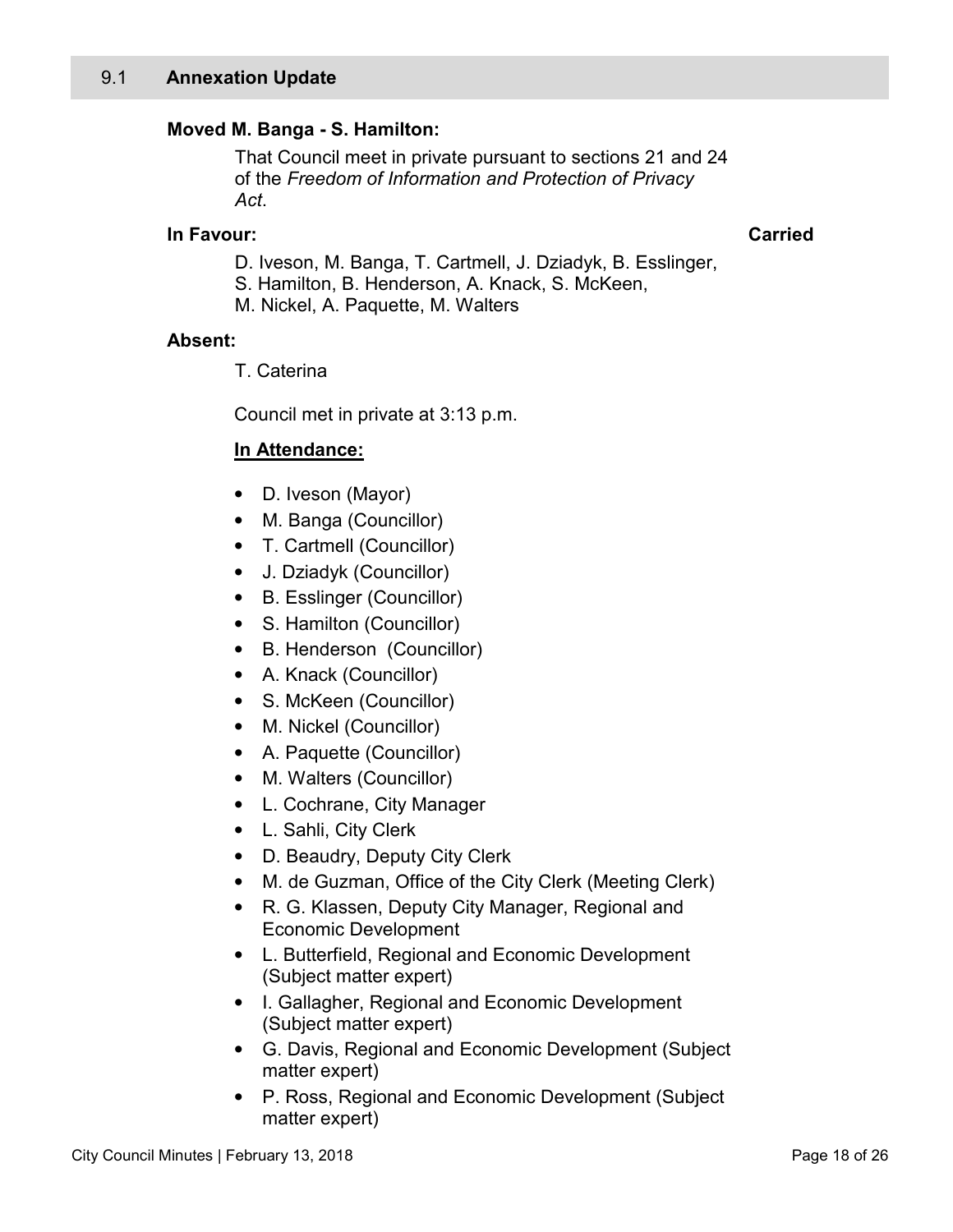- B. Belcourt, Regional and Economic Development (Subject matter expert)
- M. Teeling, Financial and Corporate Services (Legal Advisor)
- J. Johnson, Financial and Corporate Services (Legal Advisor)
- M. Bennett, Financial and Corporate Services (Legal Advisor)
- C. Androschuk, Financial and Corporate Services (Legal Advisor)
- A. McCalla, Communications and Engagement (Subject matter expert)
- Y. Oke, Communications and Engagement (Subject matter expert)
- B. Machnee, Communications and Engagement (Communications Advisor)
- I. Burch, Communications and Engagement (Communications Advisor)
- B. Hlus, Communications and Engagement (Communications Advisor)
- B. Pinches, Regional and Economic Development (Subject matter expert)
- M. Wispinski, Regional and Economic Development (Subject matter expert)
- B. Belcourt, Regional and Economic Development (Subject matter expert)
- A. Giesbrecht, Office of the City Manager (City Manager delegate)
- E. Dietrich, Office of the City Manager (City Manager delegate)
- B. Lau, Office of the Mayor (Office of the Mayor delegate)

# **Moved M. Walters - M. Nickel:**

That Council meet in public.

# **In Favour: Carried**

- D. Iveson, M. Banga, T. Cartmell, J. Dziadyk, B. Esslinger,
- S. Hamilton, B. Henderson, A. Knack, S. McKeen,
- M. Nickel, A. Paquette, M. Walters

# **Absent:**

T. Caterina

Council met in public at 3:26 p.m.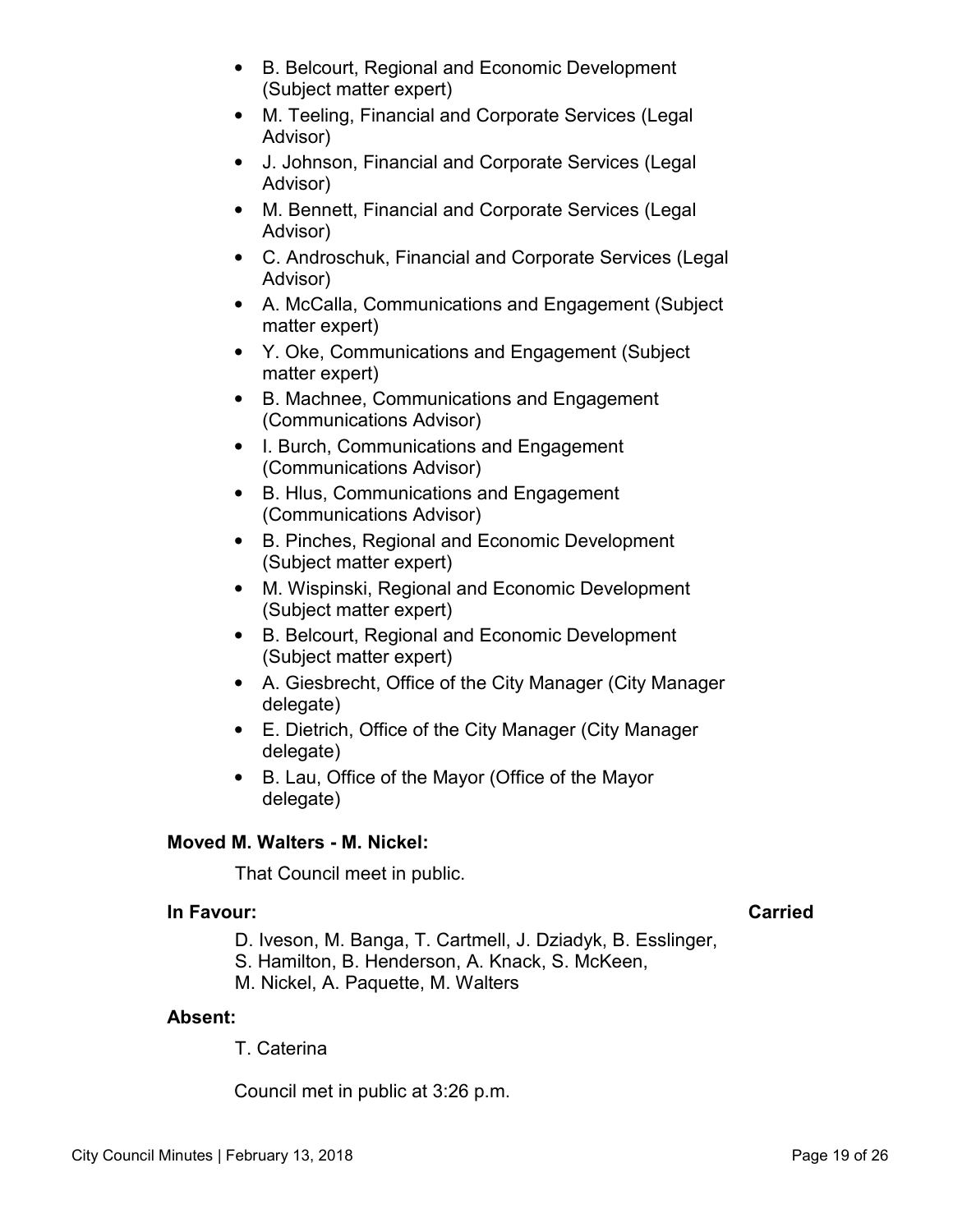#### <span id="page-19-0"></span>**Moved M. Walters - A. Knack:**

| 1. That the action set out in the revised<br>Attachment 1 of the February 9, 2018,<br><b>Regional and Economic Development</b><br>report CR 5515, be approved.                                                                                                                             | Regional and<br>Economic<br>Dev. |
|--------------------------------------------------------------------------------------------------------------------------------------------------------------------------------------------------------------------------------------------------------------------------------------------|----------------------------------|
| 2. That the February 9, 2018, Regional<br>and Economic Development report<br>CR_5515 remain private pursuant to<br>sections 21 (disclosure harmful to<br>intergovernmental relations) and 24<br>(advice from officials) of the Freedom<br>of Information and Protection of<br>Privacy Act. |                                  |
| *Clerks's note: An error was identified in the History<br>section of the Committee report, therefore, the meeting<br>file was updated with the corrected report.                                                                                                                           |                                  |

#### **In Favour: Carried**

- D. Iveson, M. Banga, T. Cartmell, J. Dziadyk, B. Esslinger,
- S. Hamilton, B. Henderson, A. Knack, S. McKeen,
- M. Nickel, A. Paquette, M. Walters

#### **Absent:**

T. Caterina

### 9.2 **Edmonton Economic Development Corporation Board Recruitment - Verbal report**

#### **Moved M. Banga - B. Esslinger:**

That Council meet in private pursuant to sections 17 and 24 of the *Freedom of Information and Protection of Privacy Act*.

#### **In Favour: Carried**

D. Iveson, M. Banga, T. Cartmell, J. Dziadyk, B. Esslinger,

S. Hamilton, B. Henderson, A. Knack, S. McKeen,

M. Nickel, A. Paquette, M. Walters

#### **Absent:**

T. Caterina

Council met in private at 1:35 p.m.

# **In Attendance:**

- D. Iveson (Mayor)
- M. Banga (Councillor)
- T. Cartmell (Councillor)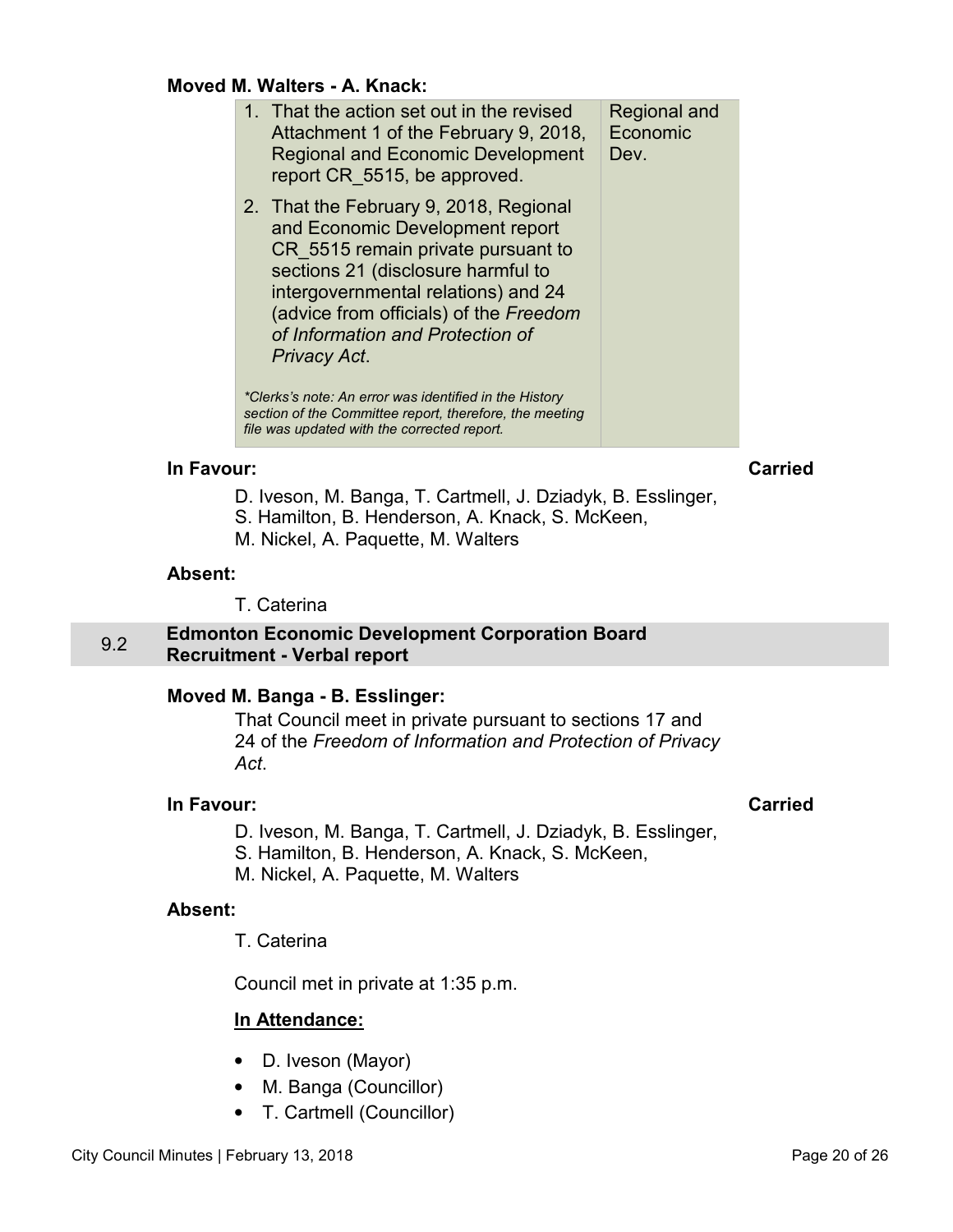- J. Dziadyk (Councillor)
- B. Esslinger (Councillor)
- S. Hamilton (Councillor)
- B. Henderson (Councillor)
- A. Knack (Councillor)
- S. McKeen (Councillor)
- M. Nickel (Councillor)
- A. Paquette (Councillor)
- M. Walters (Councillor)
- L. Cochrane, City Manager
- L. Sahli, City Clerk
- A. Fong, Edmonton Economic Development Corporation (Subject matter expert)
- R. Vogel, The Vogel Group Recruitment Leaders (Subject matter expert)

# **Moved M. Walters - M. Banga:**

That Council meet in public.

### **In Favour: Carried**

D. Iveson, M. Banga, T. Cartmell, J. Dziadyk, B. Esslinger,

S. Hamilton, B. Henderson, A. Knack, S. McKeen,

M. Nickel, A. Paquette, M. Walters

# **Absent:**

T. Caterina

Council met in public at 1:59 p.m.

# **Moved B. Henderson - M. Walters:**

| 1. That the February 13, 2017, Office the<br>Mayor verbal report on Edmonton<br><b>Economic Development Corporation</b><br>Board Recruitment, be received for<br>information.                                                                                                                                                                  | Office of the<br>Mayor |
|------------------------------------------------------------------------------------------------------------------------------------------------------------------------------------------------------------------------------------------------------------------------------------------------------------------------------------------------|------------------------|
| 2. That the February 13, 2017, Office the<br>Mayor verbal report on Edmonton<br><b>Economic Development Corporation</b><br><b>Board Recruitment remain private</b><br>pursuant to sections 17 (Disclosure<br>harmful to personal privacy) and 24<br>(Advice from officials) of the Freedom<br>of Information and Protection of<br>Privacy Act. |                        |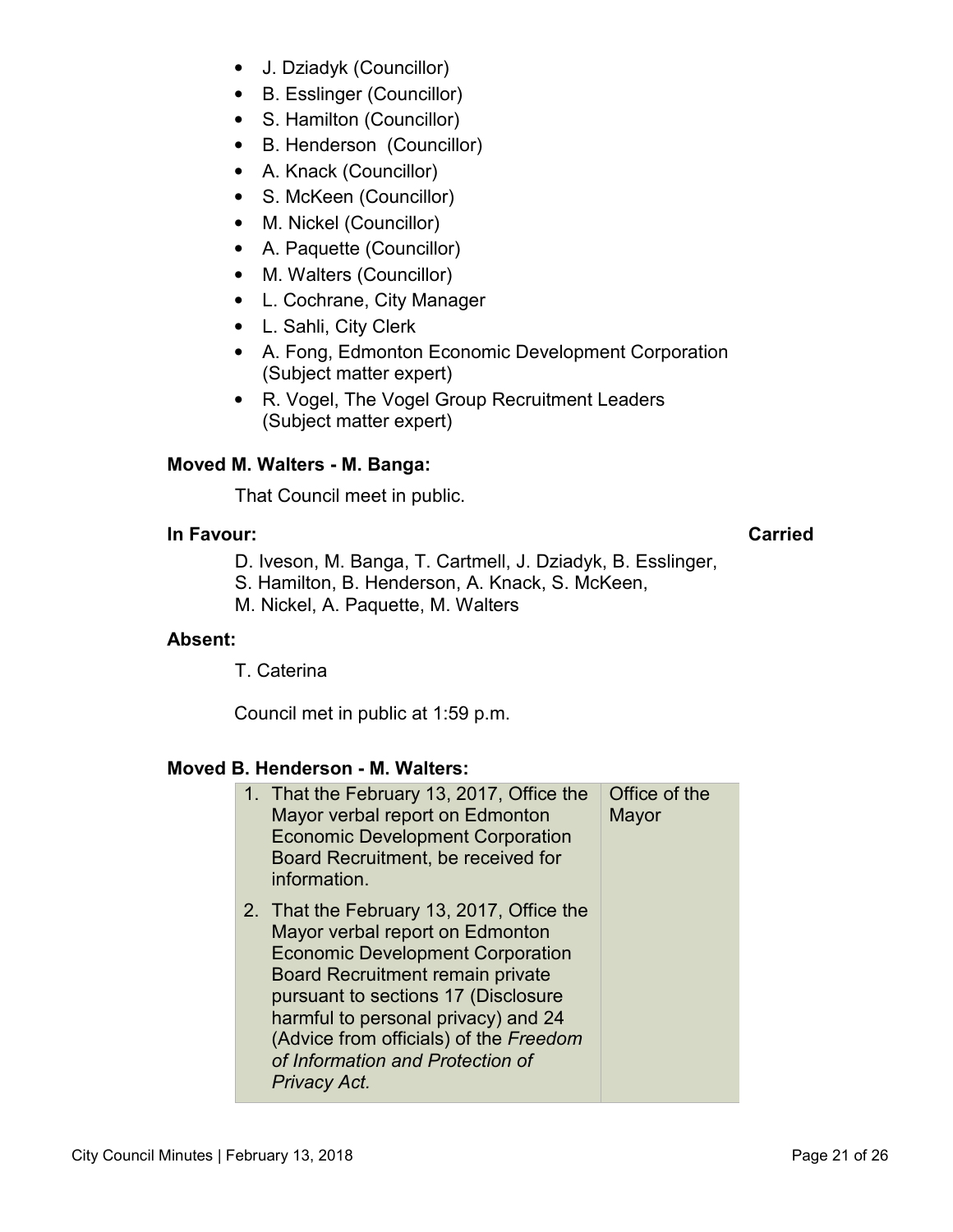### <span id="page-21-0"></span>**In Favour: Carried**

- D. Iveson, M. Banga, T. Cartmell, J. Dziadyk, B. Esslinger,
- S. Hamilton, B. Henderson, A. Knack, S. McKeen,
- M. Nickel, A. Paquette, M. Walters

# **Absent:**

T. Caterina

# **10. NOTICES OF MOTION AND MOTIONS WITHOUT CUSTOMARY NOTICE**

#### **10.1** Options to Secure Land for Northwest Seniors Activity Centre **and Community Hub (B. Esslinger)**

Councillor B. Esslinger stated that at the next regular meeting of City Council, she will move the following:

That Administration work with the Northwest Edmonton Seniors Society and Community Partners to develop options to secure land and or partnerships for the eventual construction or creation of a Northwest Seniors Activity Centre and community hub, and report back to Committee with information.

• Notice of Motion Given: February 13, 2018, City Council

# 10.2 **Infrastructure Maintenance (M. Nickel)**

Councillor M. Nickel stated that at the next regular meeting of Urban Planning Committee, he will move the following:

That Administration provide a report describing the current processes to mitigate risk and address issues and concerns regarding City infrastructure, such as roads, sidewalks and trails, including the following:

- 1. Existing processes to identify and track potential unsafe conditions or operational risks related to City infrastructure other than responding to complaints.
- 2. The point at which the City acknowledges an operating risk exists - i.e. when a complaint is received, or after an investigation by the City.
- 3. The possible correction strategies that are considered to maintain safe operability when a risk is identified.
- 4. The City's liability exposure for damages or injuries related to infrastructure that requires repair or replacement.
- 5. Existing metrics, targets, and outcomes for tracking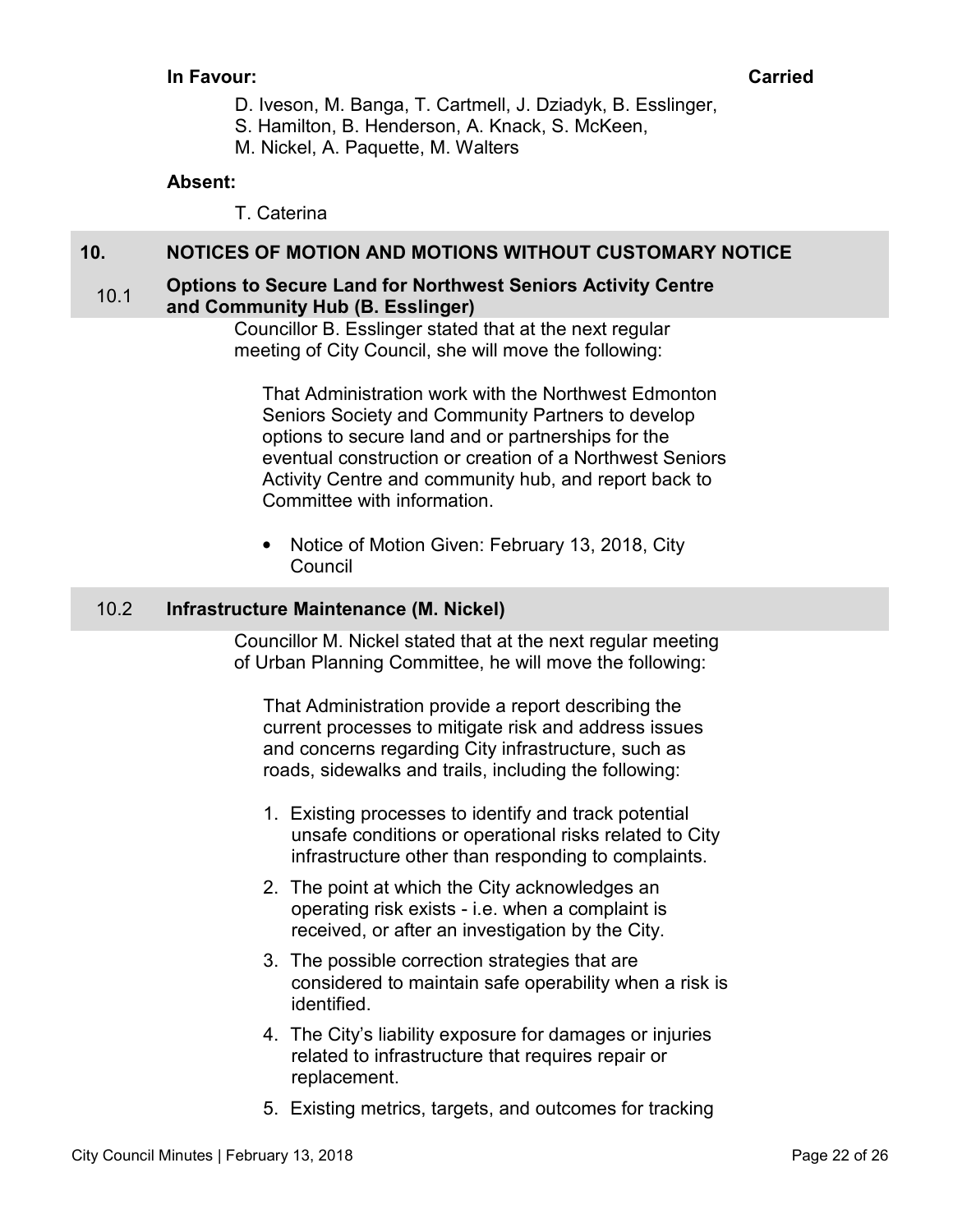and monitoring risks and time before the risk is mitigated, and how they are used to inform the City's risk profile.

- <span id="page-22-0"></span>6. Processes or strategies used to determine if failing infrastructure will be repaired or maintained (operating budget expenditure) or replaced (capital budget expenditure).
- Notice of Motion Given: February 13, 2018, City Council

# 10.3 **Smart Traffic Signals (A. Knack)**

Councillor A. Knack stated that at the next regular meeting of City Council, he will move the following:

That Administration provide a report on smart traffic signals that includes the following:

- 1. The average age of our traffic signals across the city, estimated lifespan, and replacement costs of all traffic signals.
- 2. An overview of how the current traffic signals work in Edmonton (ex: communication with other signals, ability to respond to traffic flow for people who drive, use transit, walk, and/or bike).
- 3. An overview of the differences between signals that we use in Edmonton and the smart traffic signals that are currently available and being tested in cities such as Toronto and Pittsburgh.
- 4. The estimated impact to travel times and emissions between standard and smart traffic signals.
- 5. How smart traffic signals fit in with our Smart Roads plan.
- 6. How smart traffic signals will work with automated vehicles.
- 7. A proposal to pilot the use of smart traffic signals in Edmonton.
- Notice of Motion Given: February 13, 2018, City Council

### **Amendment to Motion Previously Passed at the January 23,**  $10.4$  **Annual Mention (T. Contract) 2018, City Council Meeting (T. Cartmell)**

Councillor T. Cartmell requested permission to make a motion without notice regarding amending a motion previously passed at the January 23, 2018, City Council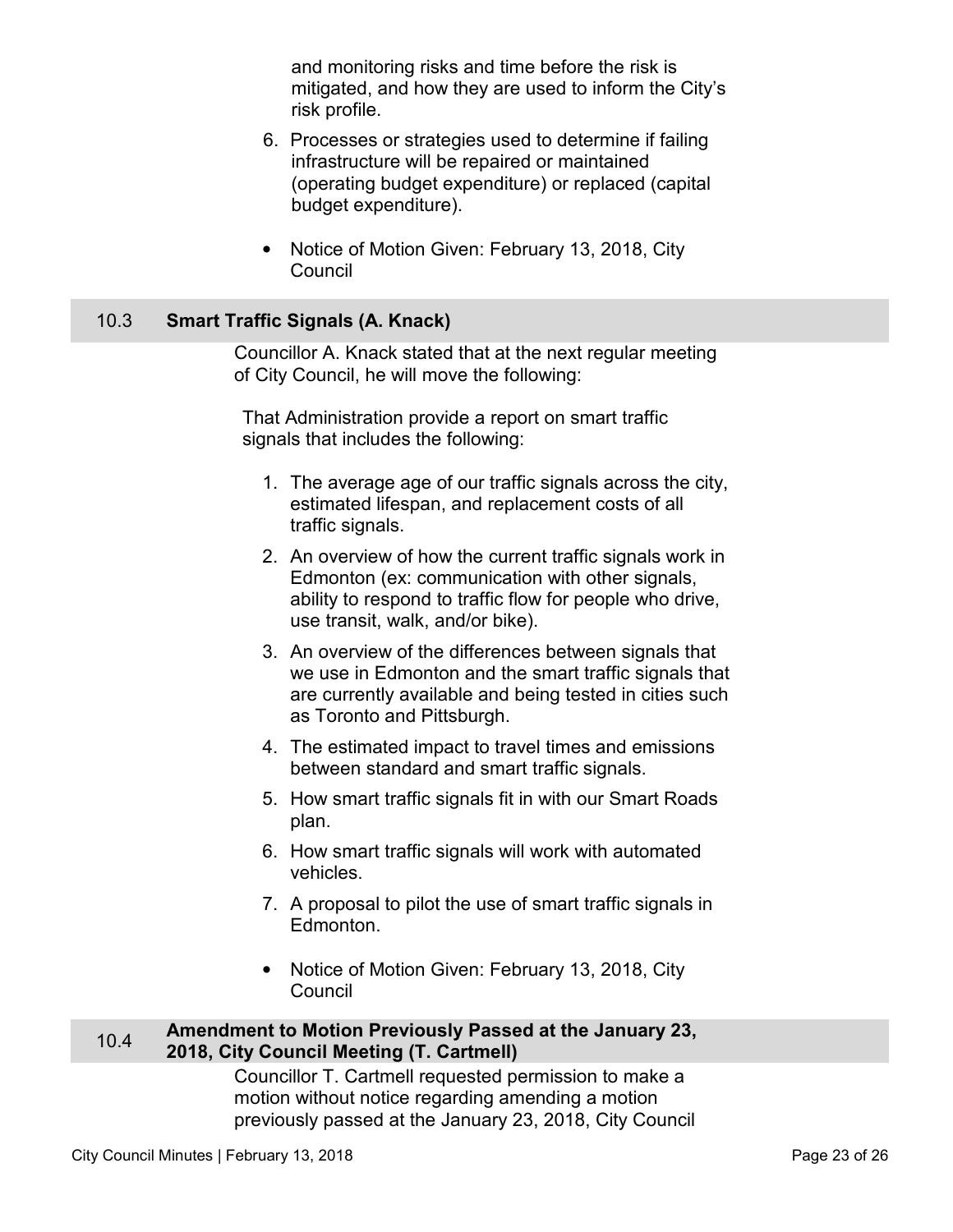meeting, with respect to item 8.3 - West Edmonton Valley Line Estimates.

# **Moved B. Henderson - M. Nickel:**

That Council waive the rules on providing notice of motion as set out in section 32 of Bylaw 18155 - Council Procedures Bylaw to allow Councillor T. Cartmell to make a motion without notice regarding amending a motion previously passed at the January 23, 2018, City Council meeting, with respect to item 8.3 - West Edmonton Valley Line Estimates.

# **In Favour: Carried**

- D. Iveson, M. Banga, T. Cartmell, J. Dziadyk, B. Esslinger,
- S. Hamilton, B. Henderson, A. Knack, S. McKeen,
- M. Nickel, A. Paquette, M. Walters

# **Absent:**

T. Caterina

# **Moved T. Cartmell - M. Nickel:**

| That the following motion passed at the<br>January 23, 2018, City Council meeting:<br>That Administration provide a report on<br>the Valley Line LRT extension to West<br>Edmonton summarizing comparative                                                           | Integrated<br>Infrastructure<br>Svcs. |
|----------------------------------------------------------------------------------------------------------------------------------------------------------------------------------------------------------------------------------------------------------------------|---------------------------------------|
| capital cost estimates for mass transit,<br>expressed as present value equivalents,<br>as follows:                                                                                                                                                                   | <b>Due Date:</b><br>Mar. 21, 2018     |
| 1. Order of magnitude capital cost<br>estimates for Bus Rapid Transit<br>service from downtown to Lewis<br>Farms, assuming a dedicated right of<br>way along the same route as current<br>LRT planning, and identify the cost<br>differentials among key components, |                                       |
| 2. Comparative capital cost estimates,<br>for LRT and BRT (order of magnitude),<br>broken down by current alignment<br>segments as follows:                                                                                                                          |                                       |
| a. Downtown to 142 Street<br>b. 142 Street to 156 Street                                                                                                                                                                                                             |                                       |
| 156 Street to West Edmonton<br>$\mathbf{C}$ .<br>Mall<br>d. West Edmonton Mall to Lewis                                                                                                                                                                              |                                       |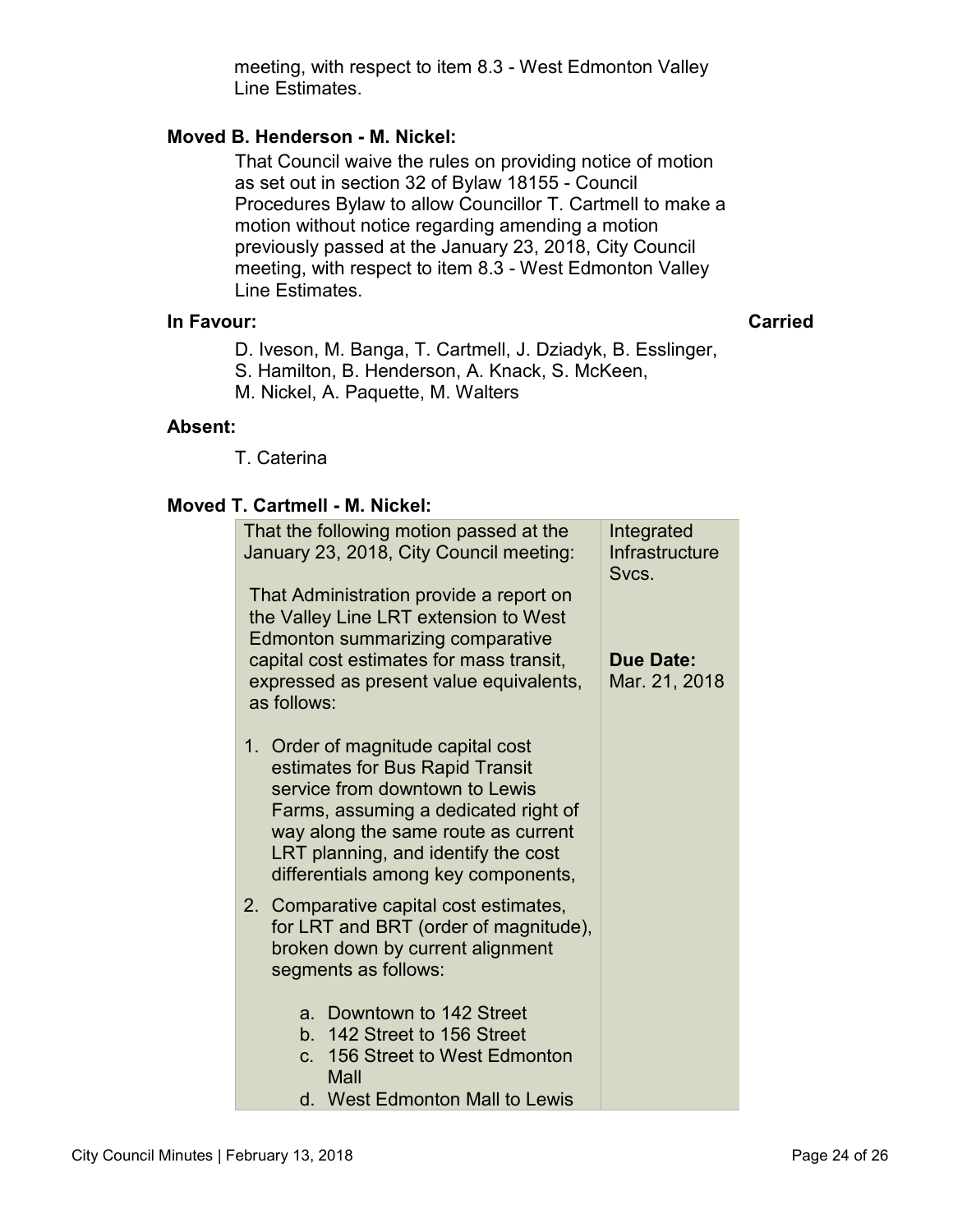<span id="page-24-0"></span>

| Farms                                                                                                                                                                                                                     |  |
|---------------------------------------------------------------------------------------------------------------------------------------------------------------------------------------------------------------------------|--|
| 3. A summary of system operating costs<br>for each methodology, including<br>maintenance and life cycle costs,                                                                                                            |  |
| 4. System comparisons for each<br>methodology (passenger capacity per<br>hour per vehicle, travel times, travel<br>speeds, etc.),                                                                                         |  |
| Summary of known experiences of<br>5.<br>other cities that have employed BRT<br>and are transitioning or have<br>transitioned from precursor BRT to<br>LRT (eg. Ottawa's rationale for moving<br>from BRT to LRT),        |  |
| 6. Estimate of property tax revenue<br>increases and an outline of the<br>development scenarios and possible<br>tax benefits of Transit Oriented<br>Development along the West Valley<br>Line route for both LRT and BRT, |  |
| Due: Return at the same time as report<br>CR 5426 - Automated Vehicles.                                                                                                                                                   |  |
| be amended by replacing the last<br>sentence with the following:                                                                                                                                                          |  |
| Due: March 21, 2018, along with a status<br>update, if possible, for CR 5435 -<br><b>Emerging Mass Transportation</b><br>Technology.                                                                                      |  |

### **In Favour:** Carried

- D. Iveson, M. Banga, T. Cartmell, J. Dziadyk, B. Esslinger,
- S. Hamilton, B. Henderson, A. Knack, S. McKeen,
- M. Nickel, A. Paquette, M. Walters

#### **Absent:**

T. Caterina

# 10.5 **Changes to Council Calendar (D. Iveson)**

Mayor D. Iveson requested permission to make a motion without notice regarding changes to the Council Calendar.

# **Moved M. Walters - B. Esslinger:**

That Council waive the rules on providing notice of motion